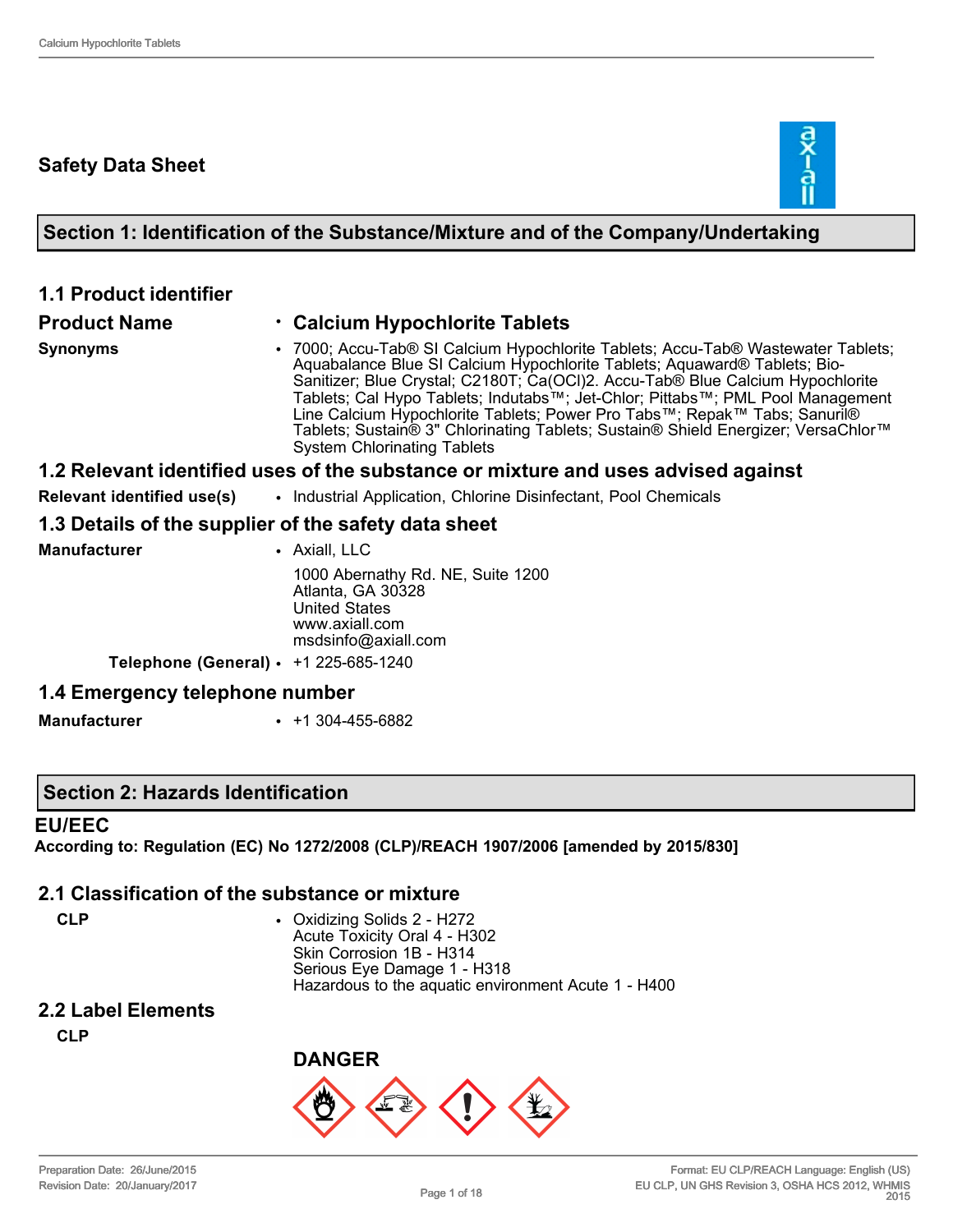|                                 | Hazard statements · H272 - May intensify fire; oxidizer<br>H302 - Harmful if swallowed<br>H314 - Causes severe skin burns and eye damage.<br>H318 - Causes serious eye damage<br>H400 - Very toxic to aquatic life                                                                                                                                                                                                                                                                                                                                                                                                                                                                                                                                                              |
|---------------------------------|---------------------------------------------------------------------------------------------------------------------------------------------------------------------------------------------------------------------------------------------------------------------------------------------------------------------------------------------------------------------------------------------------------------------------------------------------------------------------------------------------------------------------------------------------------------------------------------------------------------------------------------------------------------------------------------------------------------------------------------------------------------------------------|
| <b>Precautionary statements</b> |                                                                                                                                                                                                                                                                                                                                                                                                                                                                                                                                                                                                                                                                                                                                                                                 |
|                                 | <b>Prevention •</b> P210 - Keep away from heat, hot surfaces, sparks, open flames and other ignition<br>sources. No smoking.<br>P220 - Keep/Store away from clothing and other combustible materials.<br>P221 - Take any precaution to avoid mixing with combustibles<br>P260 - Do not breathe dust.<br>P264 - Wash thoroughly after handling.<br>P270 - Do not eat, drink or smoke when using this product.<br>P273 - Avoid release to the environment.<br>P280 - Wear protective gloves/protective clothing/eye protection/face protection.                                                                                                                                                                                                                                   |
|                                 | Response • P370+P378 - In case of fire: Use appropriate media for extinction.<br>P304+P340 - IF INHALED: Remove victim to fresh air and keep at rest in a position<br>comfortable for breathing.<br>P303+P361+P353 - IF ON SKIN (or hair): Take off immediately all contaminated<br>clothing. Rinse skin with water/shower.<br>P363 - Wash contaminated clothing before reuse.<br>P321 - Specific treatment, see supplemental first aid information.<br>P305+P351+P338 - IF IN EYES: Rinse cautiously with water for several minutes.<br>Remove contact lenses, if present and easy to do. Continue rinsing.<br>P301+P330+P331 - IF SWALLOWED: Rinse mouth. Do NOT induce vomiting.<br>P310 - Immediately call a POISON CENTER or doctor/physician.<br>P391 - Collect spillage. |
|                                 | Storage/Disposal . P405 - Store locked up.<br>P501 - Dispose of content and/or container in accordance with local, regional,<br>national, and/or international regulations.                                                                                                                                                                                                                                                                                                                                                                                                                                                                                                                                                                                                     |
|                                 | <b>Supplemental information <math>\cdot</math></b> 1-3 percent of this product consists of an ingredient of unknown toxicity.                                                                                                                                                                                                                                                                                                                                                                                                                                                                                                                                                                                                                                                   |
| 2.3 Other Hazards               |                                                                                                                                                                                                                                                                                                                                                                                                                                                                                                                                                                                                                                                                                                                                                                                 |
| <b>CLP</b>                      | • According to Regulation (EC) No. 1272/2008 (CLP) this material is considered<br>hazardous.                                                                                                                                                                                                                                                                                                                                                                                                                                                                                                                                                                                                                                                                                    |

#### **UN GHS Revision 3**

**According to: UN Globally Harmonized System of Classification and Labelling of Chemicals (GHS): Third Revised Edition**

#### **2.1 Classification of the substance or mixture**

| UN GHS | • Oxidizing Solids 2<br><b>Acute Toxicity Oral 4</b><br>Skin Corrosion 1B<br>Serious Eye Damage 1<br>Specific Target Organ Toxicity Single Exposure 3: Respiratory Tract Irritation<br>Hazardous to the aquatic environment Acute 1<br>Hazardous to the aquatic environment Chronic 1 |
|--------|---------------------------------------------------------------------------------------------------------------------------------------------------------------------------------------------------------------------------------------------------------------------------------------|
|--------|---------------------------------------------------------------------------------------------------------------------------------------------------------------------------------------------------------------------------------------------------------------------------------------|

#### **2.2 Label elements**

**UN GHS**



**Hazard statements** • May intensify fire; oxidizer

Harmful if swallowed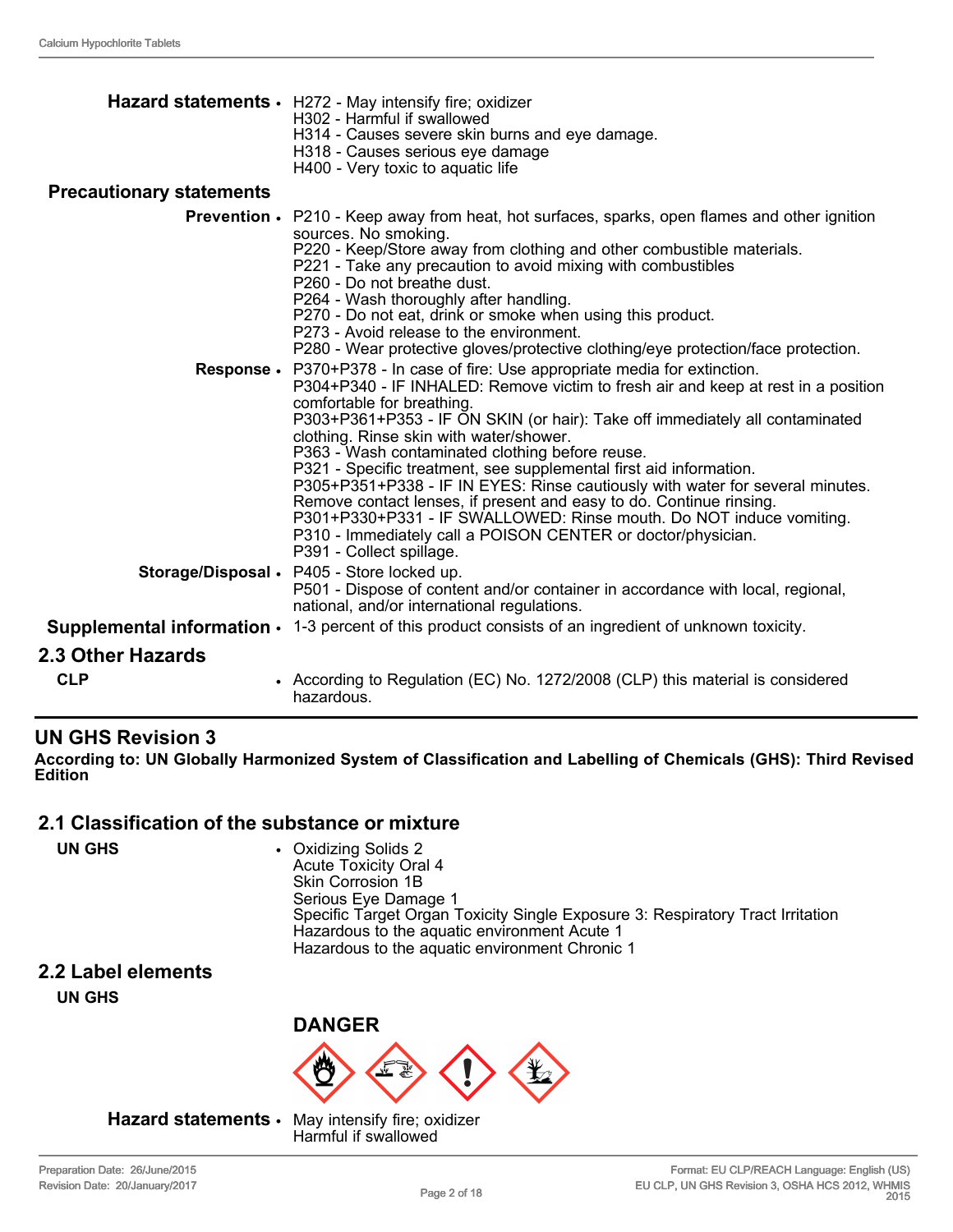| Causes severe skin burns and eye damage.             |
|------------------------------------------------------|
| Causes serious eye damage                            |
| May cause respiratory irritation                     |
| Very toxic to aquatic life                           |
| Very toxic to aquatic life with long lasting effects |

#### **Precautionary statements**

|                    | <b>Prevention</b> • Keep away from heat.<br>Keep/Store away from clothing and other combustible materials.<br>Do not eat, drink or smoke when using this product.<br>Take any precaution to avoid mixing with combustibles<br>Use only outdoors or in a well-ventilated area.<br>Do not breathe dust.<br>Wash thoroughly after handling.<br>Avoid release to the environment.<br>Wear protective gloves/protective clothing/eye protection/face protection.                                                                                                                                                                                                                                                                   |
|--------------------|-------------------------------------------------------------------------------------------------------------------------------------------------------------------------------------------------------------------------------------------------------------------------------------------------------------------------------------------------------------------------------------------------------------------------------------------------------------------------------------------------------------------------------------------------------------------------------------------------------------------------------------------------------------------------------------------------------------------------------|
| Response •         | In case of fire: Use appropriate media for extinction.<br>IF INHALED: Remove victim to fresh air and keep at rest in a position comfortable for<br>breathing.<br>Call a POISON CENTER or doctor/physician if you feel unwell.<br>IF ON SKIN (or hair): Take off immediately all contaminated clothing. Rinse skin with<br>water/shower.<br>Wash contaminated clothing before reuse.<br>Specific treatment, see supplemental first aid information.<br>IF IN EYES: Rinse cautiously with water for several minutes. Remove contact lenses,<br>if present and easy to do. Continue rinsing.<br>IF SWALLOWED: Rinse mouth. Do NOT induce vomiting.<br>Immediately call a POISON CENTER or doctor/physician.<br>Collect spillage. |
| Storage/Disposal . | Store in a well-ventilated place. Keep container tightly closed.<br>Store locked up.<br>Dispose of content and/or container in accordance with local, regional, national, and/or<br>international regulations.                                                                                                                                                                                                                                                                                                                                                                                                                                                                                                                |
|                    | <b>Supplemental information <math>\cdot</math></b> 1-3 percent of this product consists of an ingredient of unknown toxicity.                                                                                                                                                                                                                                                                                                                                                                                                                                                                                                                                                                                                 |
| 2.3 Other hazards  |                                                                                                                                                                                                                                                                                                                                                                                                                                                                                                                                                                                                                                                                                                                               |
| <b>UN GHS</b>      | • According to the Globally Harmonized System for Classification and Labeling (GHS)<br>this product is considered hazardous                                                                                                                                                                                                                                                                                                                                                                                                                                                                                                                                                                                                   |

#### **United States (US) According to: OSHA 29 CFR 1910.1200 HCS**

#### **2.1 Classification of the substance or mixture**

**OSHA HCS 2012** • Oxidizing Solids 2 Acute Toxicity Oral 4 Skin Corrosion 1B Serious Eye Damage 1 Specific Target Organ Toxicity Single Exposure 3: Respiratory Tract Irritation

# **2.2 Label elements**

**OSHA HCS 2012**



#### **Hazard statements** • May intensify fire; oxidizer

Harmful if swallowed Causes severe skin burns and eye damage.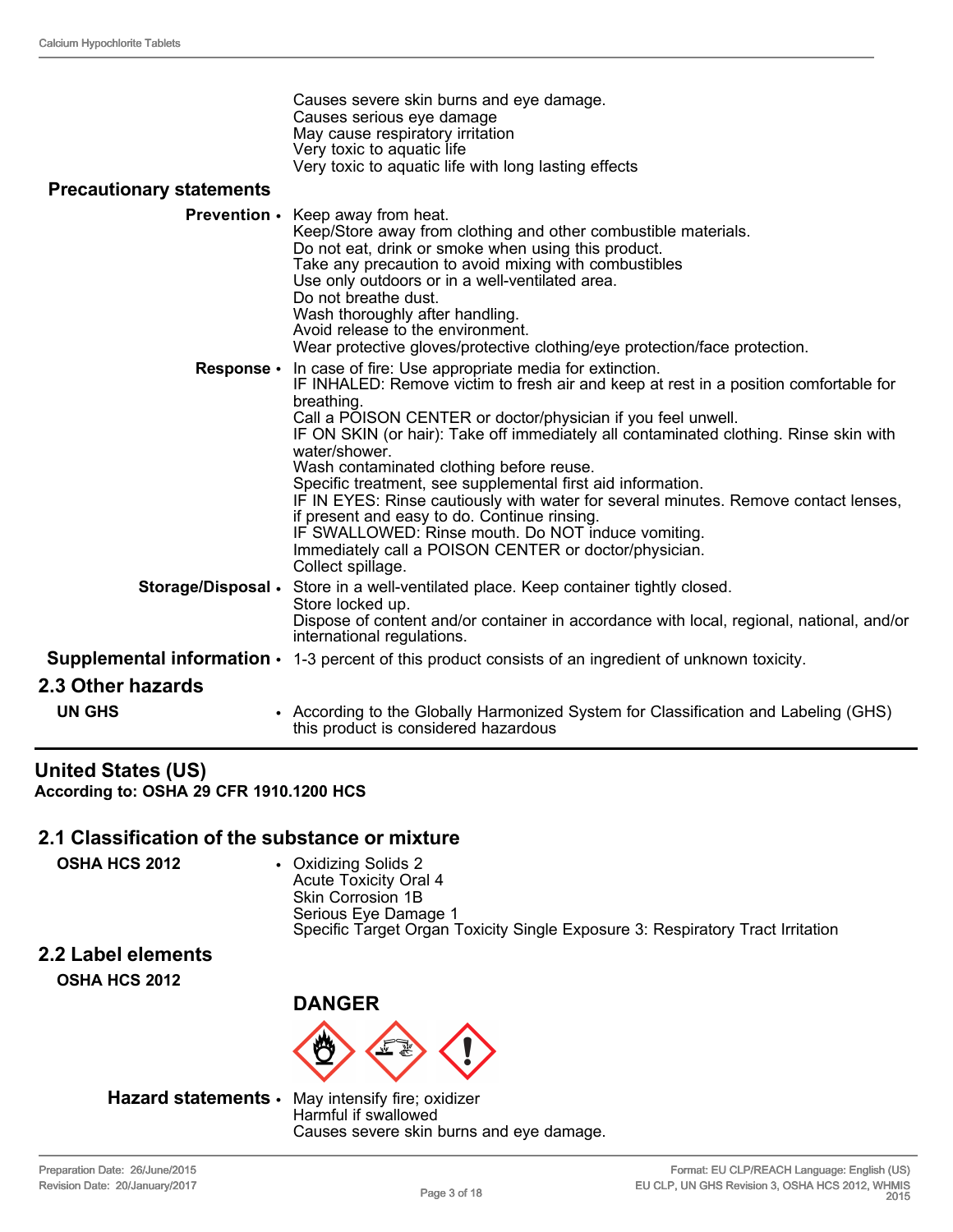|                                 | Causes serious eye damage<br>May cause respiratory irritation                                                                                                                                                                                                                                                                                                                                                                                                                                                                                                                                                                                                                                                              |
|---------------------------------|----------------------------------------------------------------------------------------------------------------------------------------------------------------------------------------------------------------------------------------------------------------------------------------------------------------------------------------------------------------------------------------------------------------------------------------------------------------------------------------------------------------------------------------------------------------------------------------------------------------------------------------------------------------------------------------------------------------------------|
| <b>Precautionary statements</b> |                                                                                                                                                                                                                                                                                                                                                                                                                                                                                                                                                                                                                                                                                                                            |
|                                 | <b>Prevention .</b> Keep away from heat.<br>Keep/Store away from clothing and other combustible materials.<br>Take any precaution to avoid mixing with combustibles<br>Do not breathe dust.<br>Wash thoroughly after handling.<br>Do not eat, drink or smoke when using this product.<br>Use only outdoors or in a well-ventilated area.<br>Wear protective gloves/protective clothing/eye protection/face protection.                                                                                                                                                                                                                                                                                                     |
|                                 | <b>Response</b> • In case of fire: Use appropriate media for extinction.<br>IF INHALED: Remove victim to fresh air and keep at rest in a position comfortable for<br>breathing.<br>Call a POISON CENTER or doctor/physician if you feel unwell.<br>IF ON SKIN (or hair): Take off immediately all contaminated clothing. Rinse skin with<br>water/shower.<br>Wash contaminated clothing before reuse.<br>Specific treatment, see supplemental first aid information.<br>IF IN EYES: Rinse cautiously with water for several minutes. Remove contact lenses,<br>if present and easy to do. Continue rinsing.<br>IF SWALLOWED: Rinse mouth. Do NOT induce vomiting.<br>Immediately call a POISON CENTER or doctor/physician. |
| Storage/Disposal •              | Store in a well-ventilated place. Keep container tightly closed.<br>Store locked up.<br>Dispose of content and/or container in accordance with local, regional, national, and/or<br>international regulations.                                                                                                                                                                                                                                                                                                                                                                                                                                                                                                             |
|                                 | <b>Supplemental information <math>\cdot</math></b> 1-3 percent of this product consists of an ingredient of unknown toxicity.                                                                                                                                                                                                                                                                                                                                                                                                                                                                                                                                                                                              |
| 2.3 Other hazards               |                                                                                                                                                                                                                                                                                                                                                                                                                                                                                                                                                                                                                                                                                                                            |
| <b>OSHA HCS 2012</b>            | • Under United States Regulations (29 CFR 1910.1200 - Hazard Communication<br>Standard), this product is considered hazardous.                                                                                                                                                                                                                                                                                                                                                                                                                                                                                                                                                                                             |

### **Canada**

**According to: WHMIS 2015**

#### **2.1 Classification of the substance or mixture**

| <b>WHMIS 2015</b> | • Oxidizing Solids 2<br>Acute Toxicity Oral 4<br>Skin Corrosion 1B             |
|-------------------|--------------------------------------------------------------------------------|
|                   | Serious Eye Damage 1                                                           |
|                   | Specific Target Organ Toxicity Single Exposure 3: Respiratory Tract Irritation |
|                   |                                                                                |

#### **2.2 Label elements**

**WHMIS 2015**





**Hazard statements** • May intensify fire; oxidizer

Harmful if swallowed Causes severe skin burns and eye damage. Causes serious eye damage May cause respiratory irritation

#### **Precautionary statements**

**Prevention** • Keep away from heat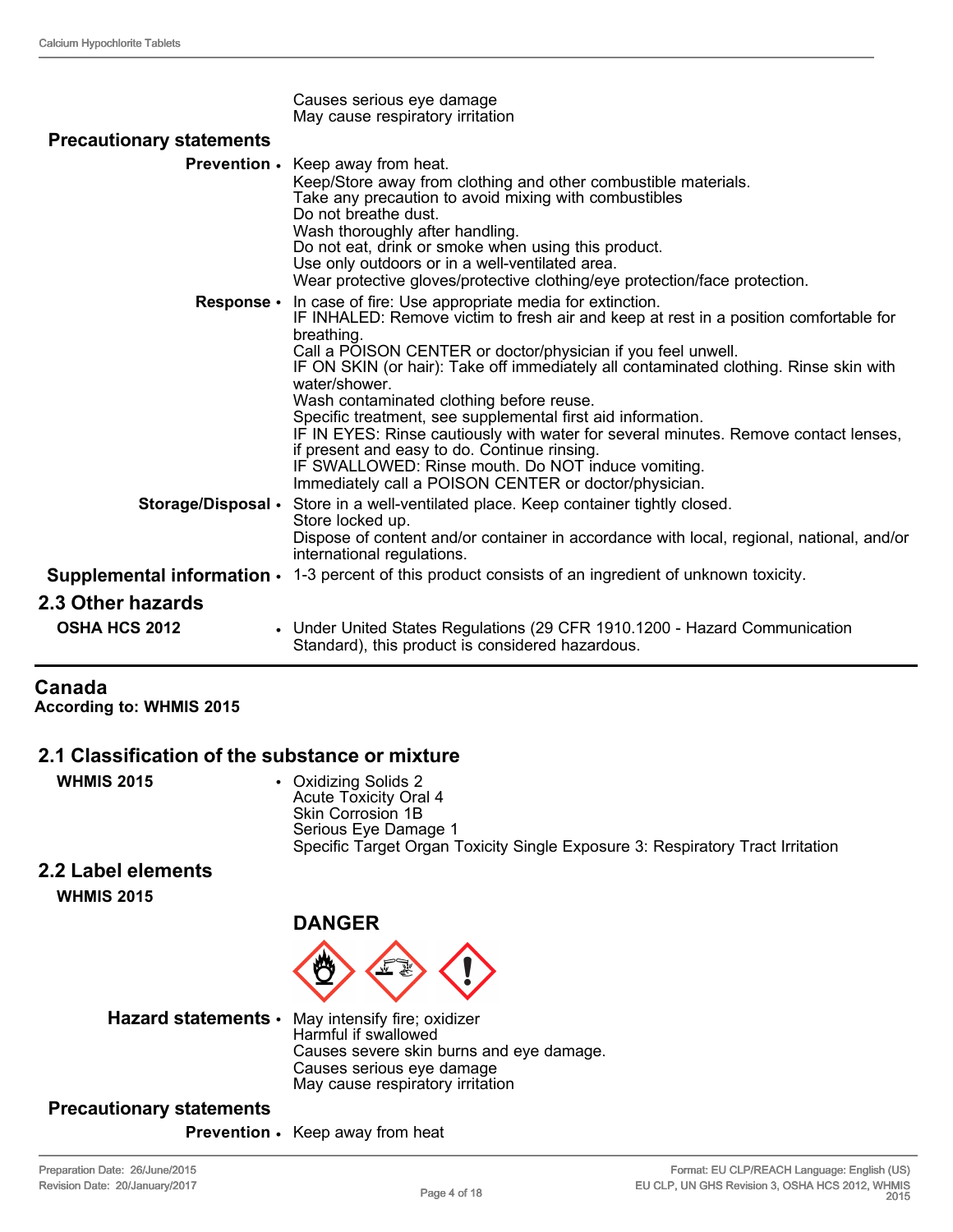|                                               | Take any precaution to avoid mixing with combustibles<br>Keep away from clothing and other combustible materials.<br>Do not breathe dust.<br>Wash thoroughly after handling.<br>Do not eat, drink or smoke when using this product.<br>Use only outdoors or in a well-ventilated area.<br>Wear protective gloves/protective clothing/eye protection/face protection.<br>Wear fire resistant or flame retardant clothing.                                                                                                                                                                                                                                                            |
|-----------------------------------------------|-------------------------------------------------------------------------------------------------------------------------------------------------------------------------------------------------------------------------------------------------------------------------------------------------------------------------------------------------------------------------------------------------------------------------------------------------------------------------------------------------------------------------------------------------------------------------------------------------------------------------------------------------------------------------------------|
|                                               | <b>Response.</b> In case of fire: Use appropriate media to extinguish.<br>IF INHALED: Remove person to fresh air and keep comfortable for breathing.<br>Call a POISON CENTER/doctor if you feel unwell.<br>IF ON SKIN (or hair): Take off immediately all contaminated clothing. Rinse skin with<br>water or shower.<br>Wash contaminated clothing before reuse.<br>Specific treatment, see supplemental first aid information.<br>IF IN EYES: Rinse cautiously with water for several minutes. Remove contact lenses,<br>if present and easy to do. Continue rinsing.<br>Immediately call a POISON CENTER/doctor/ physician.<br>IF SWALLOWED: Rinse mouth. Do NOT induce vomiting. |
|                                               | <b>Storage/Disposal •</b> Store in a well-ventilated place. Keep container tightly closed.<br>Store locked up.<br>Dispose of content and/or container in accordance with local, regional, national, and/or<br>international regulations.                                                                                                                                                                                                                                                                                                                                                                                                                                            |
|                                               | <b>Supplemental information <math>\cdot</math></b> 1-3 percent of this product consists of an ingredient of unknown toxicity.                                                                                                                                                                                                                                                                                                                                                                                                                                                                                                                                                       |
| <b>2.3 Other hazards</b><br><b>WHMIS 2015</b> | . In Canada, the product mentioned above is considered hazardous under the<br>Workplace Hazardous Materials Information System (WHMIS).                                                                                                                                                                                                                                                                                                                                                                                                                                                                                                                                             |

### **Section 3 - Composition/Information on Ingredients**

#### **3.1 Substances**

• Material does not meet the criteria of a substance.

#### **3.2 Mixtures**

| <b>Composition</b>      |                                                                                       |               |                                         |                                                                                                                                                                                                                                                                                                                                                                                                                                                                                                 |
|-------------------------|---------------------------------------------------------------------------------------|---------------|-----------------------------------------|-------------------------------------------------------------------------------------------------------------------------------------------------------------------------------------------------------------------------------------------------------------------------------------------------------------------------------------------------------------------------------------------------------------------------------------------------------------------------------------------------|
| <b>Chemical Name</b>    | <b>Identifiers</b>                                                                    | $\%$          | <b>LD50/LC50</b>                        | <b>Classifications According to Regulation/Directive</b>                                                                                                                                                                                                                                                                                                                                                                                                                                        |
| Calcium<br>hypochlorite | CAS: 7778-54-3<br>EC Number:231<br>$-908-7$<br><b>EU Index:017-</b><br>$012 - 00 - 7$ | 65% TO<br>76% | <b>NDA</b>                              | <b>EU CLP:</b> Annex VI, Table 3.1: Ox. Sol. 2, H272; Acute Tox. 4 *,<br>H302; Skin Corr. 1B, H314; Aguatic Acute 1, H400<br>UN GHS Revision 3: Ox. Sol. 2; Skin Corr. 1B; Eye Dam. 1;<br>Acute Tox. 4 (orl); STOT SE 3: Resp. Irrit; Aquatic Acute 1;<br>Aquatic Chronic 1<br><b>OSHA HCS 2012:</b> Ox. Sol. 2; Skin Corr. 1B; Eye Dam. 1; Acute<br>Tox. 4 (orl); STOT SE 3: Resp. Irrit.<br>WHMIS 2015: Ox. Sol. 2; Skin Corr. 1B; Eye Dam. 1; Acute<br>Tox. 4 (orl); STOT SE 3: Resp. Irrit. |
| Sodium chloride         | CAS:7647-14-5<br>EC Number:231<br>$-598-3$                                            | 10% TO<br>30% | Ingestion/Oral-Rat<br>LD50 · 3000 mg/kg | EU CLP: Eye Irrit 2, H319<br>UN GHS Revision 3: Eye Irrit. 2; Acute Tox. 5 (orl); Skin Irrit. 3<br><b>OSHA HCS 2012: Eye Irrit. 2</b><br><b>WHMIS 2015: Eye Irrit. 2</b>                                                                                                                                                                                                                                                                                                                        |
| Calcium<br>hydroxide    | <b>CAS:</b> 1305-62-0<br>EC Number:215<br>$-137-3$                                    | 1% TO<br>3%   | Ingestion/Oral-Rat<br>LD50 • 7340 mg/kg | <b>EU CLP:</b> Eye Dam. 1 H318; Skin Corr. 1. H314; Aquatic Chronic<br>3. H412<br><b>UN GHS Revision 3:</b> Eye Dam. 1; Skin Corr. 1;<br>OSHA HCS 2012: Eye Dam. 1; Skin Corr. 1                                                                                                                                                                                                                                                                                                                |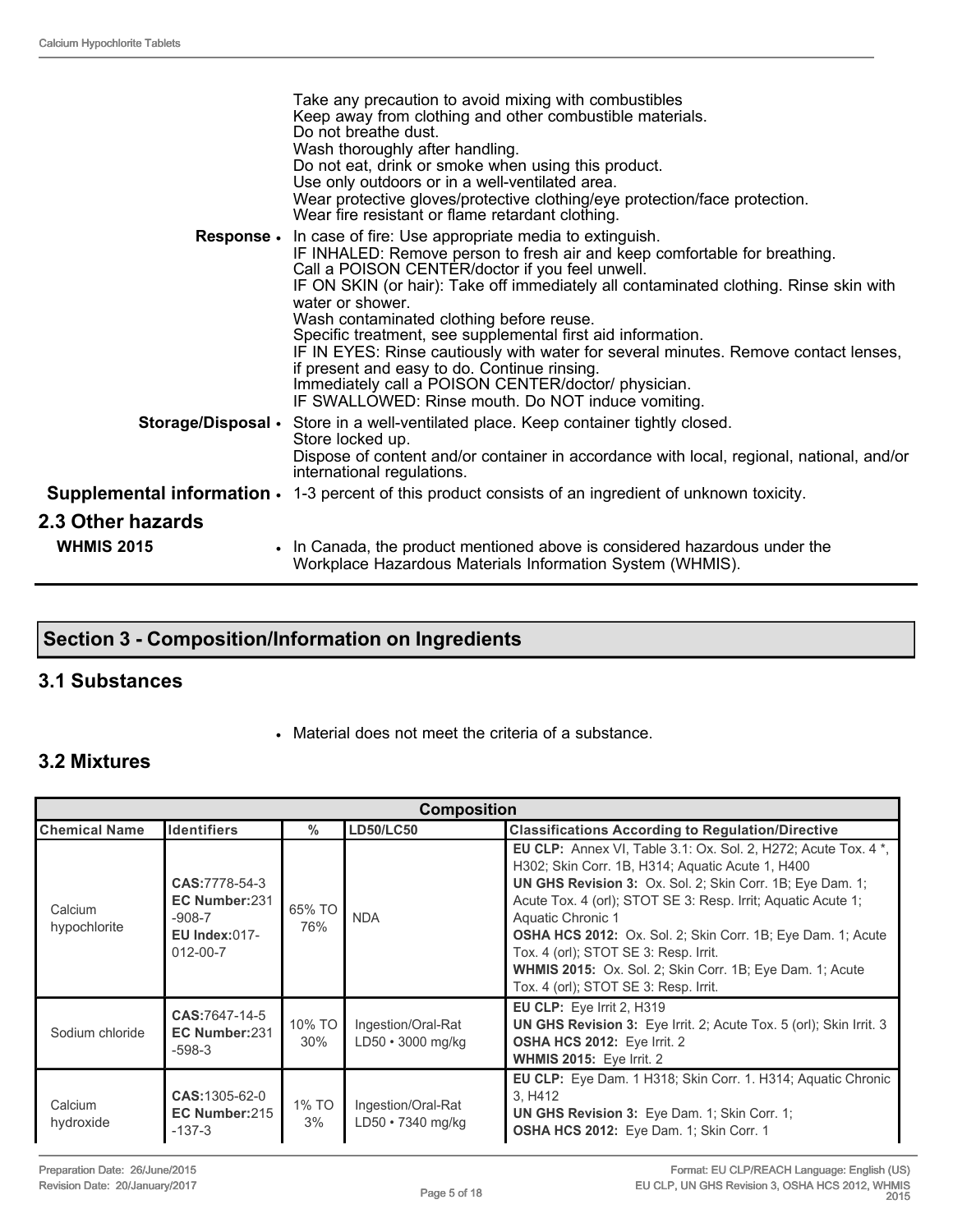|                             |                                                                                  |             |                                                                                    | WHMIS 2015: Eye Dam. 1; Skin Corr. 1                                                                                                                                                                               |
|-----------------------------|----------------------------------------------------------------------------------|-------------|------------------------------------------------------------------------------------|--------------------------------------------------------------------------------------------------------------------------------------------------------------------------------------------------------------------|
| Calcium chlorate            | <b>CAS:</b> 10137-74-3<br><b>EINECS:233-378</b><br>$-2$                          | 0% TO<br>3% | <b>NDA</b>                                                                         | <b>EU CLP: Ox. Sol. 2, H272</b><br><b>UN GHS Revision 3: Ox. Sol. 2</b><br><b>OSHA HCS 2012: Ox. Sol. 2</b><br><b>WHMIS 2015: Ox. Sol. 2</b>                                                                       |
| Calcium<br>carbonate        | CAS:471-34-1<br>EC Number:207<br>$-439-9$                                        | 1% TO<br>3% | Ingestion/Oral-Rat<br>$LD50 \cdot 6450$ mg/kg                                      | <b>EU CLP:</b> Skin Irrit. 2, H315; Eye Irrit. 2, H319<br>UN GHS Revision 3: Eye Irrit. 2; Skin Irrit. 2<br>OSHA HCS 2012: Eye Irrit. 2; Skin Irrit. 2<br>WHMIS 2015: Eye Irrit. 2; Skin Irrit. 2                  |
| Pentasodium<br>triphosphate | CAS:7758-29-4<br>EC Number:231<br>$-838-7$                                       | $< 1\%$     | Ingestion/Oral-Rat<br>$LD50 \cdot 3120$ mg/kg<br>Skin-Rabbit LD50 .<br>>4640 mg/kg | <b>EU CLP:</b> Skin Irrit. 2, H315<br><b>UN GHS Revision 3:</b> Skin Irrit. 2; Acute Tox. 5 (orl)<br>OSHA HCS 2012: Skin Irrit. 2<br>WHMIS 2015: Skin Irrit. 2                                                     |
| Calcium chloride            | CAS: 10043-52-4<br>EC Number:233<br>$-140-8$<br><b>EU Index:017-</b><br>013-00-2 | 0.1%        | Ingestion/Oral-Rat<br>$LD50 \cdot 1$ g/kg                                          | EU CLP: Annex VI, Table 3.1: Eye Irrit. 2, H319<br><b>UN GHS Revision 3:</b> Eye Irrit. 2; Acute Tox. 4 (orl);<br>OSHA HCS 2012: Eye Irrit. 2; Acute Tox. 4 (orl);<br>WHMIS 2015: Eye Irrit. 2; Acute Tox. 4 (orl) |

*See Section 16 for full text of H-statements.* 

#### **Section 4 - First Aid Measures**

#### **4.1 Description of first aid measures**

| <b>Inhalation</b>                                                              | • Move victim to fresh air. If person is not breathing, call 911 or an ambulance, then give<br>artificial respiration. Do not use mouth-to-mouth method if victim inhaled the<br>substance; give artificial respiration with the aid of a pocket mask equipped with a one<br>-way valve or other proper respiratory medical device. Call a poison control center or<br>doctor for further treatment advice. |  |
|--------------------------------------------------------------------------------|-------------------------------------------------------------------------------------------------------------------------------------------------------------------------------------------------------------------------------------------------------------------------------------------------------------------------------------------------------------------------------------------------------------|--|
| <b>Skin</b>                                                                    | • For minor skin contact, avoid spreading material on unaffected skin. In case of contact<br>with substance, immediately flush skin with running water for at least 20 minutes.<br>Remove and isolate contaminated clothing. Call a poison center or doctor for<br>treatment advice.                                                                                                                        |  |
| Eye                                                                            | • In case of contact with substance, immediately flush eyes with running water for at<br>least 20 minutes. Remove contact lenses, if present and easy to do. Continue rinsing.<br>Call a Poison Control Center or doctor for treatment advice.                                                                                                                                                              |  |
| Ingestion                                                                      | • If swallowed, seek medical attention immediately from poison control center or doctor.<br>Have a person sip a glass of water, if able to swallow. Do not give anything by mouth<br>to an unconscious person. Do not induce vomiting unless told to do so by the poison<br>control center or doctor.                                                                                                       |  |
| 4.2 Most important symptoms and effects, both acute and delayed                |                                                                                                                                                                                                                                                                                                                                                                                                             |  |
|                                                                                | • If ingestion, irritation, any type of overexposure or symptoms of overexposure occur<br>during, or persists after use of this product, contact a POISON CONTROL CENTER,<br>EMERGENCY ROOM OR PHYSICIAN immediately; have Safety Data Sheet<br>information available. Never give anything by mouth to an unconscious or convulsing<br>person. Refer to Section 11 - Toxicological Information.             |  |
| 4.3 Indication of any immediate medical attention and special treatment needed |                                                                                                                                                                                                                                                                                                                                                                                                             |  |
| <b>Notes to Physician</b>                                                      | • Probable mucosal damage may contraindicate the use of gastric lavage. All<br>treatments should be based on observed signs and symptoms of distress in the<br>patient. Consideration should be given to the possibility that overexposure to materials<br>other than this product may have occurred.                                                                                                       |  |

### **Section 5 - Firefighting Measures**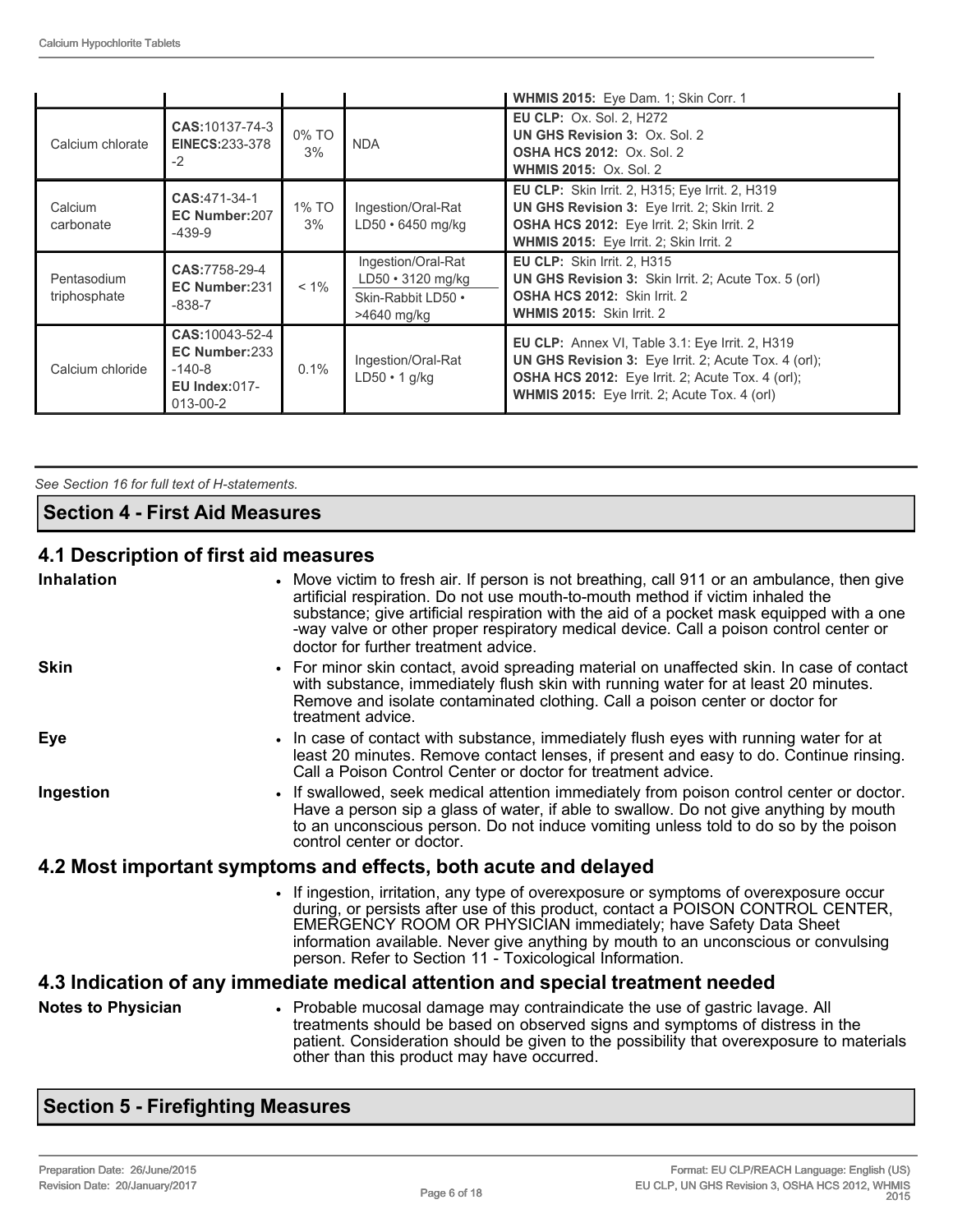### **5.1 Extinguishing media**

**Suitable Extinguishing Media** • Drench with large quantities of water only.

**Unsuitable Extinguishing Media** • Do not use dry chemicals or foams. Product supplies own oxygen, therefore attempts to smother fire with a wet blanket, carbon dioxide, dry chemical extinguisher or other means are not effective. Product has the potential to cause a violent reaction if dry chemical fire extinguishers are used.

#### **5.2 Special hazards arising from the substance or mixture**

| <b>Unusual Fire and Explosion</b><br><b>Hazards</b> | Containers may explode when heated.<br>May explode from heat or contamination.<br>May ignite combustibles (wood, paper, oil, clothing, etc.)<br>Runoff may create fire or explosion hazard.<br>Some will react explosively with hydrocarbons (fuels)<br>These substances will accelerate burning when involved in a fire.<br>Emits toxic fumes under fire conditions.<br>Chlorine gas may be generated.                                                                                                                                                                                                                                                                                                                                                                                                                                                                                                   |  |
|-----------------------------------------------------|-----------------------------------------------------------------------------------------------------------------------------------------------------------------------------------------------------------------------------------------------------------------------------------------------------------------------------------------------------------------------------------------------------------------------------------------------------------------------------------------------------------------------------------------------------------------------------------------------------------------------------------------------------------------------------------------------------------------------------------------------------------------------------------------------------------------------------------------------------------------------------------------------------------|--|
| <b>Hazardous Combustion</b><br><b>Products</b>      | • Decomposition products may include the following materials: carbon oxides;<br>halogenated compounds; metal oxide/oxides.                                                                                                                                                                                                                                                                                                                                                                                                                                                                                                                                                                                                                                                                                                                                                                                |  |
| 5.3 Advice for firefighters                         |                                                                                                                                                                                                                                                                                                                                                                                                                                                                                                                                                                                                                                                                                                                                                                                                                                                                                                           |  |
|                                                     | • Structural firefighters' protective clothing provides limited protection in fire situations<br>ONLY; it is not effective in spill situations where direct contact with the substance is<br>possible.<br>Wear chemical protective clothing that is specifically recommended by the<br>manufacturer. It may provide little or no thermal protection.<br>Wear positive pressure self-contained breathing apparatus (SCBA).<br>SMALL FIRES: Move containers from fire area if you can do it without risk.<br>Promptly isolate the scene by removing all persons from the vicinity of the incident if<br>there is a fire.<br>No action shall be taken involving any personal risk or without suitable training.<br>This material is very toxic to aquatic organisms. Fire water contaminated with this<br>material must be contained and prevented from being discharged to any waterway,<br>sewer or drain. |  |

#### **Section 6 - Accidental Release Measures**

#### **6.1 Personal precautions, protective equipment and emergency procedures**

| <b>Personal Precautions</b>          | • Use extreme caution in handling spilled material. Ventilate the area before entry. Use<br>spark-proof tools and explosion-proof equipment. Do not walk through spilled material.<br>Do not mix this product with any other chemicals, including any other pool chemicals<br>of any kind, such as other disinfection or "shock" pool products. Contamination with<br>moisture, acids, organic matter, other chemicals (including, but not limited to cleaning<br>chemicals and other pool chemicals), petroleum or paint products or other easily<br>combustible materials may start a chemical reaction with generation of heat, liberation<br>of hazardous gases and possible violent reaction leading to fire or explosion. Wear<br>appropriate personal protective equipment, avoid direct contact. Do not touch<br>damaged containers or spilled material unless wearing appropriate protective clothing. |
|--------------------------------------|-----------------------------------------------------------------------------------------------------------------------------------------------------------------------------------------------------------------------------------------------------------------------------------------------------------------------------------------------------------------------------------------------------------------------------------------------------------------------------------------------------------------------------------------------------------------------------------------------------------------------------------------------------------------------------------------------------------------------------------------------------------------------------------------------------------------------------------------------------------------------------------------------------------------|
| <b>Emergency Procedures</b>          | • ELIMINATE all ignition sources (no smoking, flares, sparks or flames in immediate<br>area). As an immediate precautionary measure, isolate spill or leak area for at least<br>50 meters (150 feet) in all directions. Keep unauthorized personnel away. Stay<br>upwind. Keep out of low areas. Do not get water inside container.                                                                                                                                                                                                                                                                                                                                                                                                                                                                                                                                                                             |
| <b>6.2 Environmental precautions</b> |                                                                                                                                                                                                                                                                                                                                                                                                                                                                                                                                                                                                                                                                                                                                                                                                                                                                                                                 |

• Prevent entry into waterways, sewers, basements or confined areas.

#### **6.3 Methods and material for containment and cleaning up**

**Containment/Clean-up Measures** • Avoid generating dust. If fire or decomposition occurs in area of spill, immediately douse with plenty of water. Otherwise, sweep up all visible material using a clean (new, if possible), dry shovel and broom and immediately dissolve material in a water-filled container.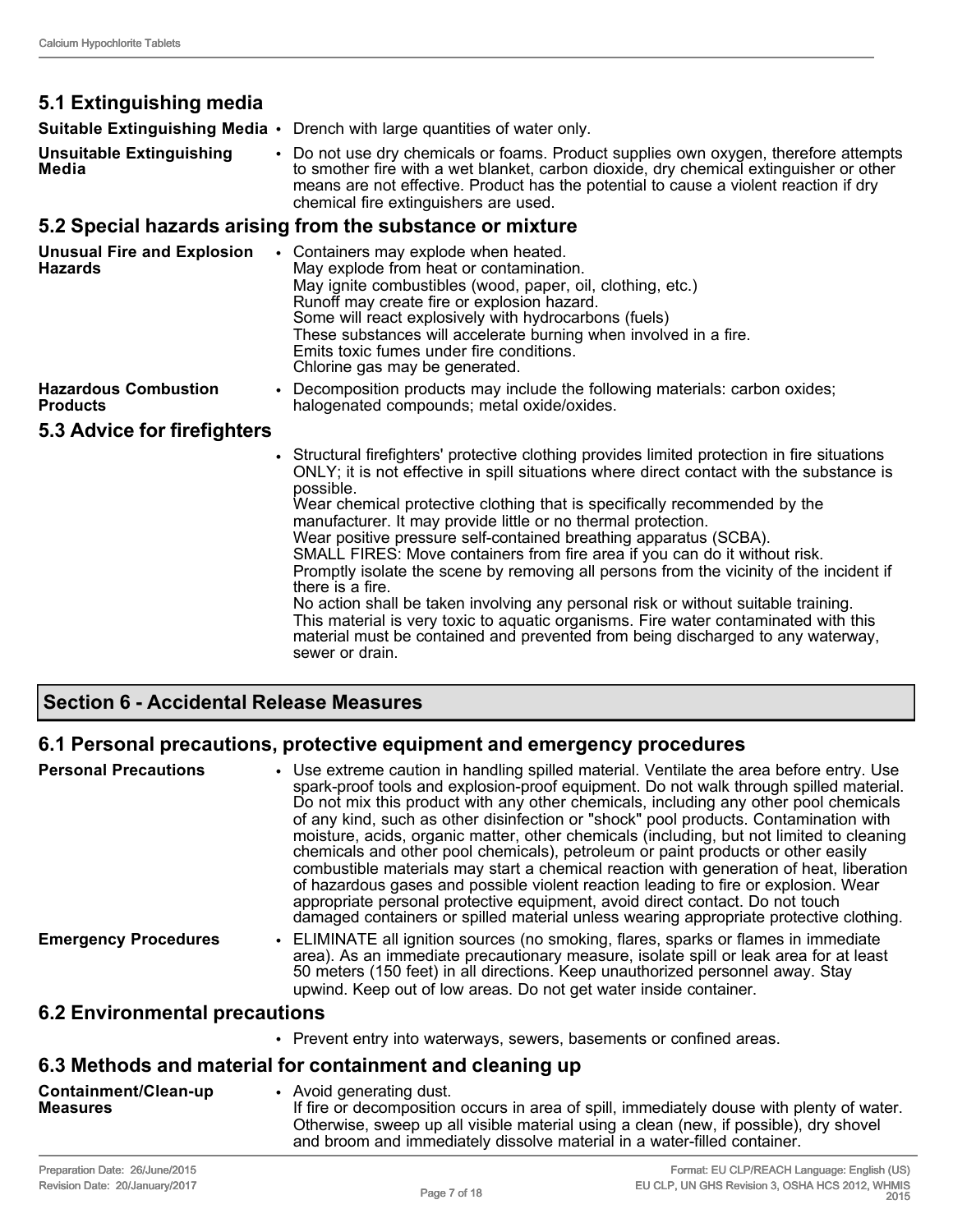Spilled material that has been swept up and dissolved in water should be used immediately in the normal application for which this product is being consumed.

#### **6.4 Reference to other sections**

• Note: see Section 1 for emergency contact information and Section 13 for waste disposal.

#### **Section 7 - Handling and Storage**

#### **7.1 Precautions for safe handling**

| Keep away from combustible material. Strong oxidizer. Contact with other material<br>product with any other chemicals, including any other pool chemicals of any kind,<br>such as other disinfection or "shock" pool products. Contamination with moisture,<br>acids, organic matter, other chemicals (including, but not limited to cleaning<br>chemicals and other pool chemicals), petroleum or paint products or other easily<br>of hazardous gases and possible violent reaction leading to fire or explosion. Always<br>product, always add product to water. Use only a clean (new, if possible), dry scoop<br>made of metal or plastic each time product is taken from the container. Do not use<br>any dispensing device containing remnants of any other product or pool chemical.<br>soap and water after handling and before eating, drinking, or using tobacco. Empty<br>containers retain product residue and can be hazardous. Do not reuse container.<br>Residual material remaining in empty container can react to cause fire. Thoroughly<br>flush empty container with water then destroy by placing in trash collection. | <b>Handling</b> | • Use extreme caution in handling spilled material. Use only with adequate ventilation.<br>may cause fire. Use spark-proof tools and explosion-proof equipment. Do not mix this<br>combustible materials may start a chemical reaction with generation of heat, liberation<br>add product to large quantities of water to fully dissolve product. Do not pour water into<br>with stabilized chlorine or bromine tablet chemical feeders. Do not add this product to<br>Wear appropriate personal protective equipment, avoid direct contact. Do not breathe<br>dust. Do not get in eyes, on skin, or on clothing. Do not ingest. Wash thoroughly with |
|----------------------------------------------------------------------------------------------------------------------------------------------------------------------------------------------------------------------------------------------------------------------------------------------------------------------------------------------------------------------------------------------------------------------------------------------------------------------------------------------------------------------------------------------------------------------------------------------------------------------------------------------------------------------------------------------------------------------------------------------------------------------------------------------------------------------------------------------------------------------------------------------------------------------------------------------------------------------------------------------------------------------------------------------------------------------------------------------------------------------------------------------|-----------------|-------------------------------------------------------------------------------------------------------------------------------------------------------------------------------------------------------------------------------------------------------------------------------------------------------------------------------------------------------------------------------------------------------------------------------------------------------------------------------------------------------------------------------------------------------------------------------------------------------------------------------------------------------|
|----------------------------------------------------------------------------------------------------------------------------------------------------------------------------------------------------------------------------------------------------------------------------------------------------------------------------------------------------------------------------------------------------------------------------------------------------------------------------------------------------------------------------------------------------------------------------------------------------------------------------------------------------------------------------------------------------------------------------------------------------------------------------------------------------------------------------------------------------------------------------------------------------------------------------------------------------------------------------------------------------------------------------------------------------------------------------------------------------------------------------------------------|-----------------|-------------------------------------------------------------------------------------------------------------------------------------------------------------------------------------------------------------------------------------------------------------------------------------------------------------------------------------------------------------------------------------------------------------------------------------------------------------------------------------------------------------------------------------------------------------------------------------------------------------------------------------------------------|

#### **7.2 Conditions for safe storage, including any incompatibilities**

**Storage • • • • Ventilate enclosed areas. Keep only in the original container. Keep container closed.** Separate from acids, alkalis, reducing agents and combustibles. Product is an NFPA Class 3 oxidizer which can cause a severe increase in fire intensity. Store in a cool, dry, well-ventilated place. If product becomes contaminated or decomposes do not reseal container. If possible isolate container in open air or well-ventilated area.

#### **7.3 Specific end use(s)**

• Refer to Section 1.2 - Relevant identified uses.

#### **Section 8 - Exposure Controls/Personal Protection**

#### **8.1 Control parameters**

| <b>Canada British</b><br><b>Canada Ontario</b><br>Columbia | <b>Canada Quebec</b>                              |                                                                 |
|------------------------------------------------------------|---------------------------------------------------|-----------------------------------------------------------------|
|                                                            |                                                   | <b>NIOSH</b>                                                    |
|                                                            | Not established                                   | 1 mg/m3 TWA (dust<br>and mist, as Cu)<br>as Copper<br>compounds |
| 5 mg/m3 TWA                                                | Not established                                   | Not established                                                 |
| 5 mg/m3 TWA                                                | 5 mg/m3 TWAEV                                     | 5 mg/m3 TWA                                                     |
|                                                            | Not established<br>Not established<br>5 mg/m3 TWA | Not established                                                 |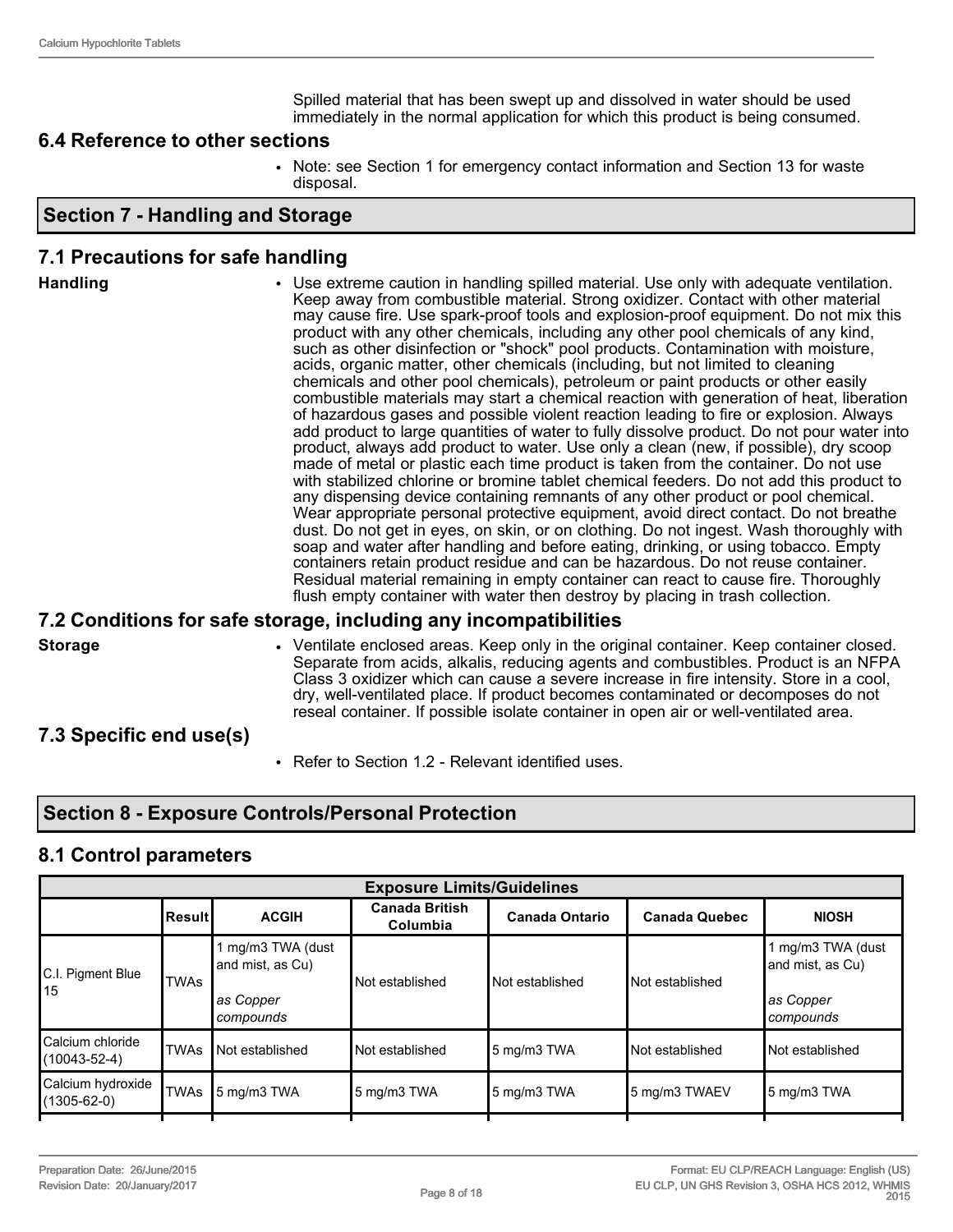| Calcium carbonate<br>$(471-34-1)$                            | <b>TWAs</b>                                                                                                                                                                                                                                                                                                                                                                                                                                                                                                                                                                                                                                                                                                                                                                                                                                                                     | Not established                  |                                                                                                                                                                                                                                  | Not established |  | Not established                                                                                                       | 10 mg/m3 TWAEV<br>(total dust)                                                  | 10 mg/m3 TWA (total<br>dust); 5 mg/m3 TWA<br>(respirable dust)                                                                                                                |
|--------------------------------------------------------------|---------------------------------------------------------------------------------------------------------------------------------------------------------------------------------------------------------------------------------------------------------------------------------------------------------------------------------------------------------------------------------------------------------------------------------------------------------------------------------------------------------------------------------------------------------------------------------------------------------------------------------------------------------------------------------------------------------------------------------------------------------------------------------------------------------------------------------------------------------------------------------|----------------------------------|----------------------------------------------------------------------------------------------------------------------------------------------------------------------------------------------------------------------------------|-----------------|--|-----------------------------------------------------------------------------------------------------------------------|---------------------------------------------------------------------------------|-------------------------------------------------------------------------------------------------------------------------------------------------------------------------------|
|                                                              | <b>Exposure Limits/Guidelines (Con't.)</b>                                                                                                                                                                                                                                                                                                                                                                                                                                                                                                                                                                                                                                                                                                                                                                                                                                      |                                  |                                                                                                                                                                                                                                  |                 |  |                                                                                                                       |                                                                                 |                                                                                                                                                                               |
|                                                              |                                                                                                                                                                                                                                                                                                                                                                                                                                                                                                                                                                                                                                                                                                                                                                                                                                                                                 |                                  |                                                                                                                                                                                                                                  | <b>Result</b>   |  |                                                                                                                       | <b>OSHA</b>                                                                     |                                                                                                                                                                               |
| Calcium hydroxide<br>$(1305 - 62 - 0)$                       |                                                                                                                                                                                                                                                                                                                                                                                                                                                                                                                                                                                                                                                                                                                                                                                                                                                                                 |                                  |                                                                                                                                                                                                                                  | <b>TWAs</b>     |  |                                                                                                                       |                                                                                 | 15 mg/m3 TWA (total dust); 5 mg/m3 TWA (respirable fraction)                                                                                                                  |
| 8.2 Exposure controls                                        |                                                                                                                                                                                                                                                                                                                                                                                                                                                                                                                                                                                                                                                                                                                                                                                                                                                                                 |                                  |                                                                                                                                                                                                                                  |                 |  |                                                                                                                       |                                                                                 |                                                                                                                                                                               |
| <b>Engineering</b><br>Measures/Controls                      |                                                                                                                                                                                                                                                                                                                                                                                                                                                                                                                                                                                                                                                                                                                                                                                                                                                                                 |                                  |                                                                                                                                                                                                                                  |                 |  |                                                                                                                       | Good general ventilation should be used. Ventilation rates should be matched to | conditions. If applicable, use process enclosures, local exhaust ventilation, or other<br>engineering controls to maintain airborne levels below recommended exposure limits. |
| <b>Personal Protective Equipment</b>                         |                                                                                                                                                                                                                                                                                                                                                                                                                                                                                                                                                                                                                                                                                                                                                                                                                                                                                 |                                  |                                                                                                                                                                                                                                  |                 |  |                                                                                                                       |                                                                                 |                                                                                                                                                                               |
|                                                              | <b>Respiratory</b><br>If workers are exposed to concentrations above the exposure limit, they must use<br>appropriate, certified respirators. Use a properly fitted, air-purifying or air-fed respirator<br>complying with an approved standard if a risk assessment indicates this is necessary.<br>Respirator selection must be based on known or anticipated exposure levels, the<br>hazards of the product and the safe working limits of the selected respirator.                                                                                                                                                                                                                                                                                                                                                                                                          |                                  |                                                                                                                                                                                                                                  |                 |  |                                                                                                                       |                                                                                 |                                                                                                                                                                               |
| <b>Eye/Face</b>                                              |                                                                                                                                                                                                                                                                                                                                                                                                                                                                                                                                                                                                                                                                                                                                                                                                                                                                                 |                                  |                                                                                                                                                                                                                                  |                 |  | • Wear chemical splash goggles and face shield.                                                                       |                                                                                 |                                                                                                                                                                               |
| <b>Skin/Body</b>                                             | • Personal protective equipment for the body should be selected based on the task<br>being performed and the risks involved and should be approved by a specialist before<br>handling this product. HANDS: Chemical-resistant, impervious gloves complying with<br>an approved standard should be worn at all times when handling chemical products if<br>a risk assessment indicates this is necessary. Considering the parameters specified<br>by the glove manufacturer, check during use that the gloves are still retaining their<br>protective properties. It should be noted that the time to breakthrough for any glove<br>material may be different for different glove manufacturers. In the case of mixtures,<br>consisting of several substances, the protection time of the gloves cannot be<br>accurately estimated. GLOVES: Nitrile, neoprene, and butyl rubber. |                                  |                                                                                                                                                                                                                                  |                 |  |                                                                                                                       |                                                                                 |                                                                                                                                                                               |
| <b>Environmental Exposure</b><br><b>Controls</b>             |                                                                                                                                                                                                                                                                                                                                                                                                                                                                                                                                                                                                                                                                                                                                                                                                                                                                                 |                                  | Controls should be engineered to prevent release to the environment, including<br>procedures to prevent spills, atmospheric release and release to waterways. Follow<br>best practice for site management and disposal of waste. |                 |  |                                                                                                                       |                                                                                 |                                                                                                                                                                               |
| Key to abbreviations<br>$A COIII - A$ as $A = O$ and $A = O$ |                                                                                                                                                                                                                                                                                                                                                                                                                                                                                                                                                                                                                                                                                                                                                                                                                                                                                 | بمستمر واللمامة وباستمرار الملاء |                                                                                                                                                                                                                                  |                 |  | $T: \mathbb{R}^n \times \mathbb{R}^n \times \mathbb{R}^n \times \mathbb{R}^n \times \mathbb{R}^n \times \mathbb{R}^n$ |                                                                                 |                                                                                                                                                                               |

NIOSH = National Institute of Occupational Safety and Health TWAEV = Time-Weighted Average Exposure Value OSHA = Occupational Safety and Health Administration

ACGIH = American Conference of Governmental Industrial Hygiene TWA = Time-Weighted Averages are based on 8h/day, 40h/week exposures

### **Section 9 - Physical and Chemical Properties**

### **9.1 Information on Basic Physical and Chemical Properties**

| Solid                                          | Appearance/Description       | Various colored solid (tablets) with<br>a slight chlorine odor. |
|------------------------------------------------|------------------------------|-----------------------------------------------------------------|
| Various colors.                                | Odor                         | Slight chlorine odor.                                           |
| No data available                              |                              |                                                                 |
|                                                |                              |                                                                 |
| Decomposes @ 170-180°C (338-<br>$356^{\circ}F$ | Melting Point/Freezing Point | No data available                                               |
| 170 to 180 °C(338 to 356 °F)                   | pH                           | Alkaline                                                        |
| No data available                              | <b>Bulk Density</b>          | I to 1.07 g/cm <sup>3</sup>                                     |
| Soluble 100 %                                  | Viscosity                    | No data available                                               |
|                                                |                              |                                                                 |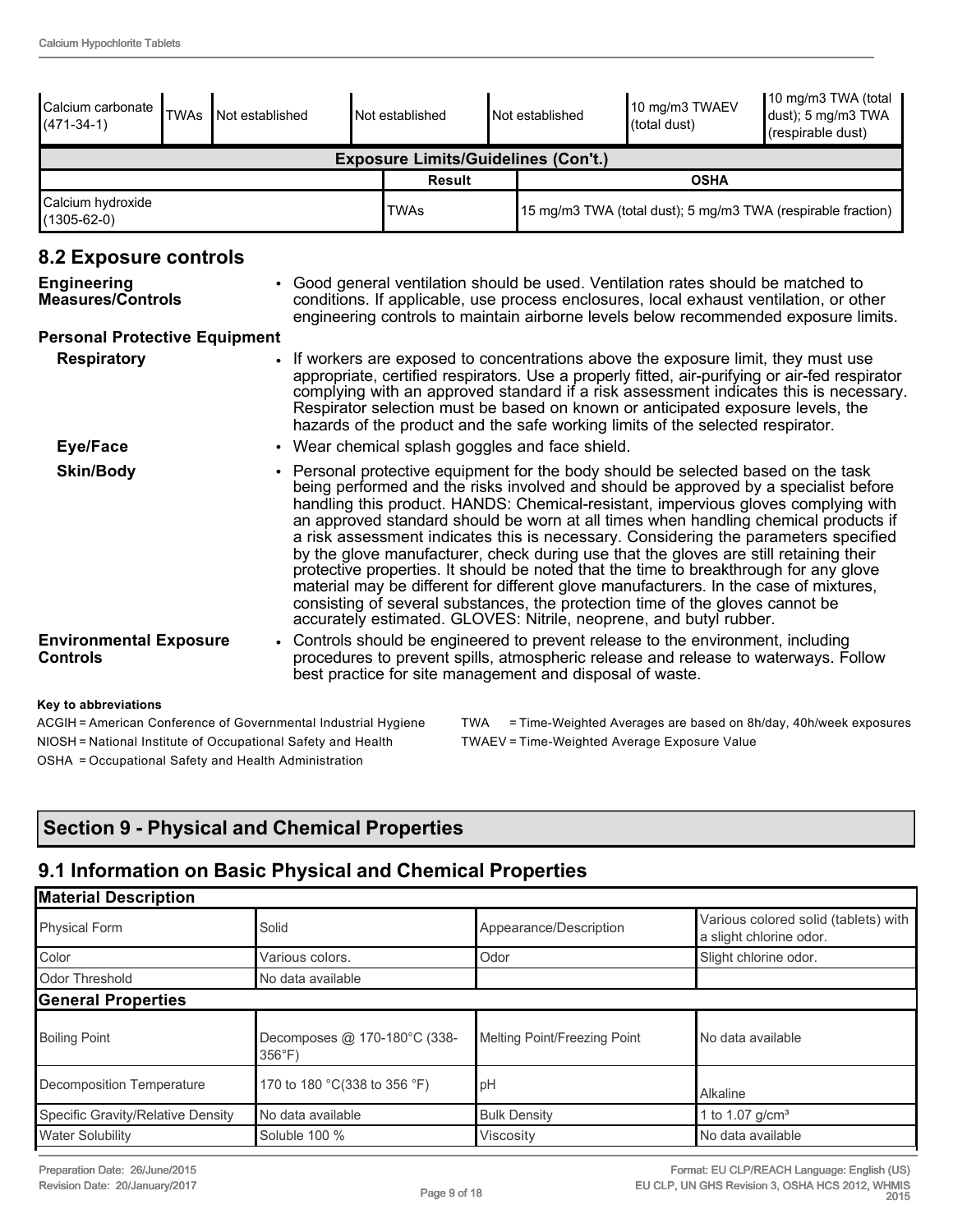#### **Volatility**

| Vapor Pressure                                        | No data available | <b>Vapor Density</b>      | No data available |
|-------------------------------------------------------|-------------------|---------------------------|-------------------|
| Evaporation Rate                                      | No data available | Volatiles (Wt.)           | $0\%$             |
| Volatiles (Vol.)                                      | $0\%$             |                           |                   |
| Flammability                                          |                   |                           |                   |
| Flash Point                                           | Not relevant      | UEL                       | Not relevant      |
| <b>LEL</b>                                            | Not relevant      | Autoignition              | No data available |
| Self-Accelerating Decomposition<br>Temperature (SADT) | 60 °C(140 °F)     | Flammability (solid, gas) | No data available |
| Environmental                                         |                   |                           |                   |
| Octanol/Water Partition coefficient                   | No data available |                           |                   |
|                                                       |                   |                           |                   |

#### **9.2 Other Information**

**10.2 Chemical stability**

**10.4 Conditions to avoid**

**10.5 Incompatible materials**

**10.1 Reactivity**

**Section 10: Stability and Reactivity**

**10.3 Possibility of hazardous reactions**

**10.6 Hazardous decomposition products**

**Section 11 - Toxicological Information**

chlorine gas.

• No additional physical and chemical parameters noted.

intensifying fire, liberation of toxic gas.

resulting in the release of oxygen and chlorine gas.

• No dangerous reaction known under conditions of normal use.

• The product may not be stable under certain conditions of storage or use. Product decomposes at approximately 170-180°C (338-356°F) releasing oxygen gas and some

• Hazardous reactions or instability may occur under certain conditions of storage or use. Conditions may include the following: contact with combustible materials, contact with acids/ammonia. Reactions may include the following: risk of causing or

• Heating may cause a fire or explosion. Excessive heat will cause decomposition

• Highly reactive or incompatible with the following materials: moisture, combustible materials, organic materials, metals, acids, alkalis, oxidizing materials, reducing materials, ammonia, petroleum products, paint products, wood and paper, and pool

chemicals. Acid or ammonia contamination will release toxic gases.

• Depending on conditions, product slowly releases chlorine gas.

| 11.1 Information on toxicological effects |                    |                                                                                                                                                                                        |  |  |  |  |  |
|-------------------------------------------|--------------------|----------------------------------------------------------------------------------------------------------------------------------------------------------------------------------------|--|--|--|--|--|
|                                           | <b>Components</b>  |                                                                                                                                                                                        |  |  |  |  |  |
| <b>Calcium chloride</b><br>$(0.1\%)$      | 10043-<br>$52 - 4$ | Acute Toxicity: Ingestion/Oral-Rat LD50 • 1 g/kg                                                                                                                                       |  |  |  |  |  |
| Calcium hydroxide<br>$(1\%$ TO 3%)        | -0                 | 1305-62 Acute Toxicity: Ingestion/Oral-Rat LD50 • 7340 mg/kg;<br><b>Irritation:</b> Eye-Rabbit • 10 mg • Severe irritation                                                             |  |  |  |  |  |
| Calcium carbonate<br>$(1\%$ TO 3%)        |                    | 471-34- Acute Toxicity: Ingestion/Oral-Rat LD50 · 6450 mg/kg;<br>Irritation: Eye-Rabbit • 750 µg 24 Hour(s) • Severe irritation; Skin-Rabbit • 500 mg 24 Hour(s) • Moderate irritation |  |  |  |  |  |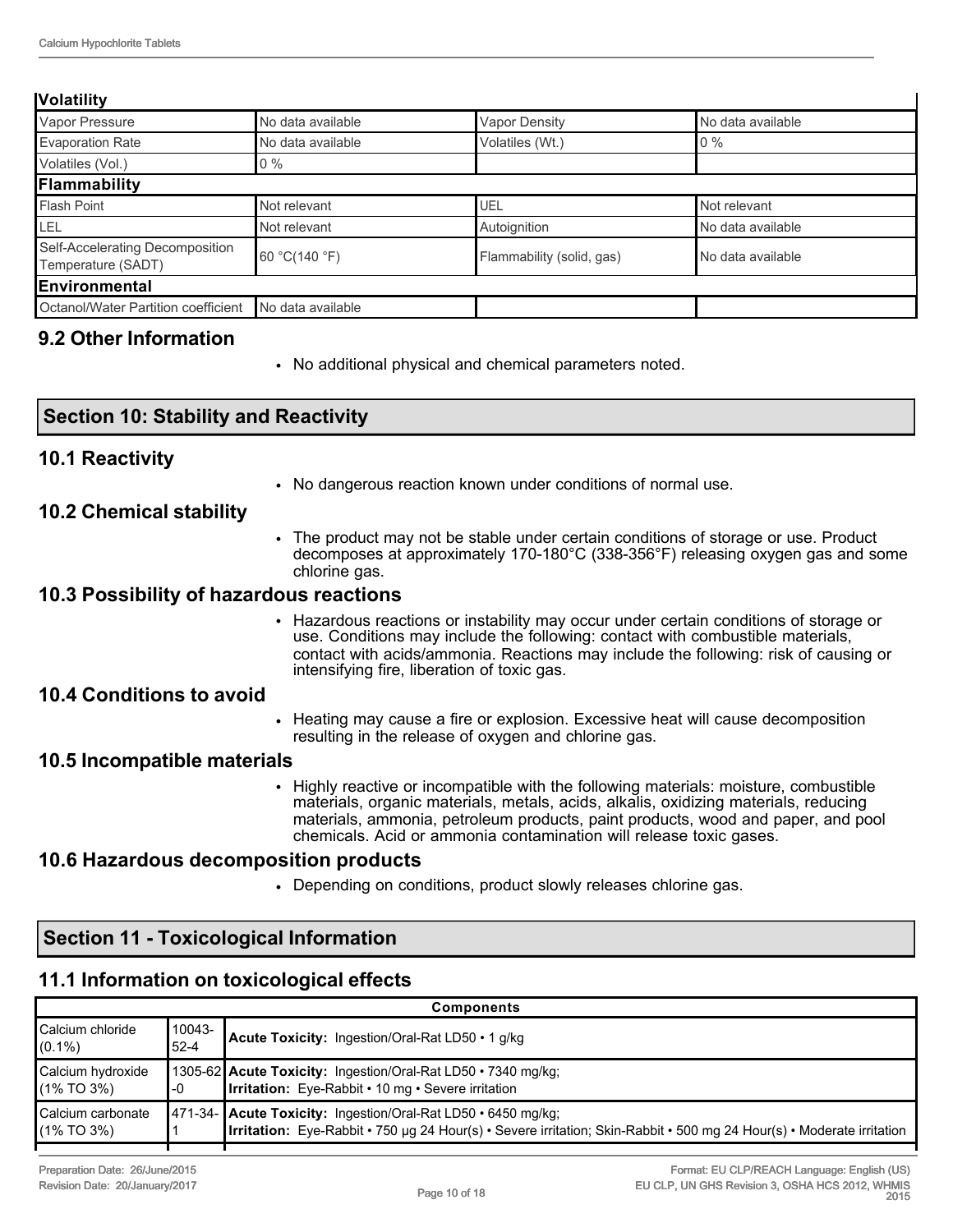| l Sodium chloride<br>1/10% TO 30%)                | 7647-14<br>$-5$ | Acute Toxicity: Ingestion/Oral-Rat LD50 • 3000 mg/kg;<br>Irritation: Eye-Rabbit • 100 mg 24 Hour(s) • Moderate irritation; Skin-Rabbit • 500 mg 24 Hour(s) • Mild irritation;<br>Multi-dose Toxicity: Ingestion/Oral-Rat TDLo · 201.6 g/kg 6 Week(s)-Intermittent; Vascular:BP elevation not<br>characterized in autonomic section:<br>Mutagen: Unscheduled DNA synthesis • Ingestion/Oral-Rat • 16800 mg/kg 4 Week(s)-Continuous;<br>Reproductive: Ingestion/Oral-Rat TDLo · 56400 mg/kg (5D pre-21D post); Reproductive Effects: Maternal<br>Effects: Postpartum; Reproductive Effects: Effects on Newborn: Biochemical and metabolic |
|---------------------------------------------------|-----------------|-----------------------------------------------------------------------------------------------------------------------------------------------------------------------------------------------------------------------------------------------------------------------------------------------------------------------------------------------------------------------------------------------------------------------------------------------------------------------------------------------------------------------------------------------------------------------------------------------------------------------------------------|
| l Pentasodium<br>Itriphosphate $($ < 1% $)$       | $-4$            | Acute Toxicity: Ingestion/Oral-Rat LD50 • 3120 mg/kg; Behavioral:Somnolence (general depressed<br>7758-29 activity); Behavioral:Coma; Skin-Rabbit LD50 • >4640 mg/kg; Behavioral:Somnolence (general depressed<br>activity); Lungs, Thorax, or Respiration: Dyspnea;<br><b>Irritation:</b> Skin-Rabbit • 500 mg 24 Hour(s) • Moderate irritation                                                                                                                                                                                                                                                                                        |
| Calcium hypochlorite   7778-54  <br>I(65% TO 76%) | -3              | Acute Toxicity: Ingestion/Oral-Rat LD50 · 850 mg/kg                                                                                                                                                                                                                                                                                                                                                                                                                                                                                                                                                                                     |

| <b>GHS Properties</b>            | <b>Classification</b>                                                                                                                                                                                                                                                  |
|----------------------------------|------------------------------------------------------------------------------------------------------------------------------------------------------------------------------------------------------------------------------------------------------------------------|
| <b>Acute toxicity</b>            | EU/CLP . Acute Toxicity - Oral 4 - ATEmix (oral)= 1118 mg/kg<br>UN GHS 3 . Acute Toxicity - Oral 4 - ATEmix(oral)=1037 mg/kg<br>OSHA HCS 2012 · Acute Toxicity - Oral 4 - ATEmix(oral)=1037 mg/kg<br>WHMIS 2015 • Acute Toxicity - Oral 4 - ATEmix (oral) = 1058 mg/kg |
| <b>Skin corrosion/Irritation</b> | EU/CLP • Skin Corrosion 1B<br><b>UN GHS 3 · Skin Corrosion 1B</b><br>OSHA HCS 2012 . Skin Corrosion 1B<br><b>WHMIS 2015 · Skin Corrosion 1B</b>                                                                                                                        |
| Serious eye damage/Irritation    | EU/CLP · Serious Eye Damage 1<br>UN GHS 3 · Serious Eye Damage 1<br>OSHA HCS 2012 · Serious Eye Damage 1<br>WHMIS 2015 . Serious Eye Damage 1                                                                                                                          |
| <b>Skin sensitization</b>        | EU/CLP . No data available<br><b>UN GHS 3 .</b> No data available<br>OSHA HCS 2012 . No data available<br>WHMIS 2015 • No data available                                                                                                                               |
| <b>Respiratory sensitization</b> | <b>EU/CLP</b> • No data available<br><b>UN GHS 3 • No data available</b><br>OSHA HCS 2012 . No data available<br><b>WHMIS 2015 .</b> No data available                                                                                                                 |
| <b>Aspiration Hazard</b>         | <b>EU/CLP</b> • No data available<br><b>UN GHS 3 • No data available</b><br><b>OSHA HCS 2012 • No data available</b><br>WHMIS 2015 • No data available                                                                                                                 |
| Carcinogenicity                  | EU/CLP . No data available<br><b>UN GHS 3 .</b> No data available<br><b>OSHA HCS 2012 .</b> No data available<br><b>WHMIS 2015 • No data available</b>                                                                                                                 |
| <b>Germ Cell Mutagenicity</b>    | <b>EU/CLP</b> • No data available<br><b>UN GHS 3 • No data available</b><br><b>OSHA HCS 2012 • No data available</b><br>WHMIS 2015 • No data available                                                                                                                 |
| <b>Toxicity for Reproduction</b> | <b>EU/CLP</b> • No data available<br>UN GHS 3 . No data available<br>OSHA HCS 2012 . No data available                                                                                                                                                                 |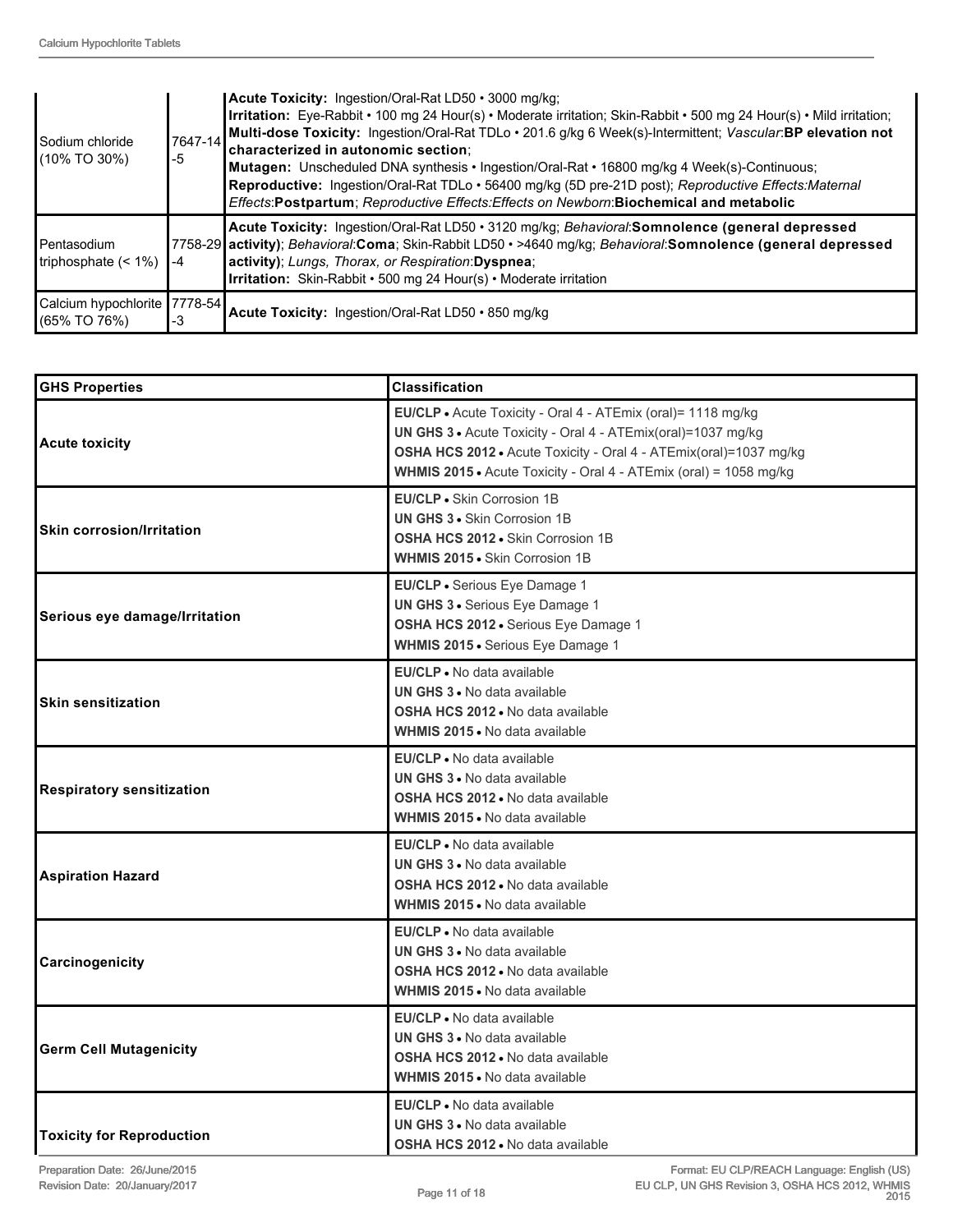|                 | WHMIS 2015 . No data available                                                                                                                                                                                                                                                                                                                                 |
|-----------------|----------------------------------------------------------------------------------------------------------------------------------------------------------------------------------------------------------------------------------------------------------------------------------------------------------------------------------------------------------------|
| ISTOT-SE        | EU/CLP • No data available<br><b>UN GHS 3 •</b> Specific Target Organ Toxicity Single Exposure 3: Respiratory Tract<br><b>I</b> rritation<br><b>OSHA HCS 2012 •</b> Specific Target Organ Toxicity Single Exposure 3: Respiratory Tract<br>Irritation<br><b>WHMIS 2015 •</b> Specific Target Organ Toxicity Single Exposure 3: Respiratory Tract<br>Irritation |
| <b>ISTOT-RE</b> | EU/CLP • No data available<br>UN GHS 3 . No data available<br><b>OSHA HCS 2012 .</b> No data available<br>WHMIS 2015 • No data available                                                                                                                                                                                                                       |

#### **Potential Health Effects**

#### **Inhalation**

**Skin**

**Eye**

- **Acute (Immediate)** May cause corrosive burns irreversible damage. May cause respiratory irritation. **Chronic (Delayed)** • Repeated or prolonged exposure to corrosive fumes may cause bronchial irritation with chronic cough. **Acute (Immediate)** • Causes severe skin burns. **Chronic (Delayed)** • Repeated or prolonged exposure to corrosive materials will cause dermatitis.
- **Acute (Immediate)** Causes serious eye damage. Direct contact with the eyes can cause irreversible damage, including blindness.
- **Chronic (Delayed)** Repeated or prolonged exposure to corrosive materials or fumes may cause conjunctivitis.

#### **Ingestion**

- **Acute (Immediate)** Harmful or fatal if swallowed. May cause irreversible damage to mucous membranes.
- **Chronic (Delayed)** Repeated or prolonged exposure to corrosive materials or fumes may cause gastrointestinal disturbances.

### **Key to abbreviations**

LD = Lethal Dose TD = Toxic Dose

### **Section 12 - Ecological Information**

#### **12.1 Toxicity**

|                                        | <b>CAS</b> |                                                                                                                                                                                                                                                                                                                                                                                                                                                                                                                                                                                                                                                                                                                                                                                                                   |
|----------------------------------------|------------|-------------------------------------------------------------------------------------------------------------------------------------------------------------------------------------------------------------------------------------------------------------------------------------------------------------------------------------------------------------------------------------------------------------------------------------------------------------------------------------------------------------------------------------------------------------------------------------------------------------------------------------------------------------------------------------------------------------------------------------------------------------------------------------------------------------------|
| Calcium Hypochlorite<br><b>Tablets</b> | <b>NDA</b> | Aquatic Toxicity-Fish: 96 Hour(s) Bluegill - Lepomis macrochirus 57-60 µg/L [Fresh water] Comments:<br>Calcium hypochlorite<br>96 Hour(s) LC50 Atlantic silverside - Menidia menidia 37 µg/L [Marine water] Comments: Calcium<br>hypochlorite<br>96 Hour(s) LC50 Bluegill - Lepomis macrochirus 1294600 µg/L [Fresh water] Comments: Sodium chloride<br>96 Hour(s) LC50 Guppy - Poecilia reticulata 356 mL/kg [Marine water] Comments: Calcium hydroxide<br>96 Hour(s) NOEC Guppy - Poecilia reticulata 56 mg/L [Marine water] Comments: Calcium hydroxide<br>Aquatic Toxicity-Crustacea: 48 Hour(s) EC50 Water flea - Daphnia magna 402600-469200 µg/L [Fresh<br>water] Comments: Sodium chloride<br>48 Hour(s) EC50 Water flea - Daphnia magna 0.073-0.079 µg/L [Fresh water] Comments: Calcium<br>hypochlorite |

• LC50: 0.088 mg/L (96 hr, Bluegill Sunfish) Very toxic to aquatic life. Do not allow to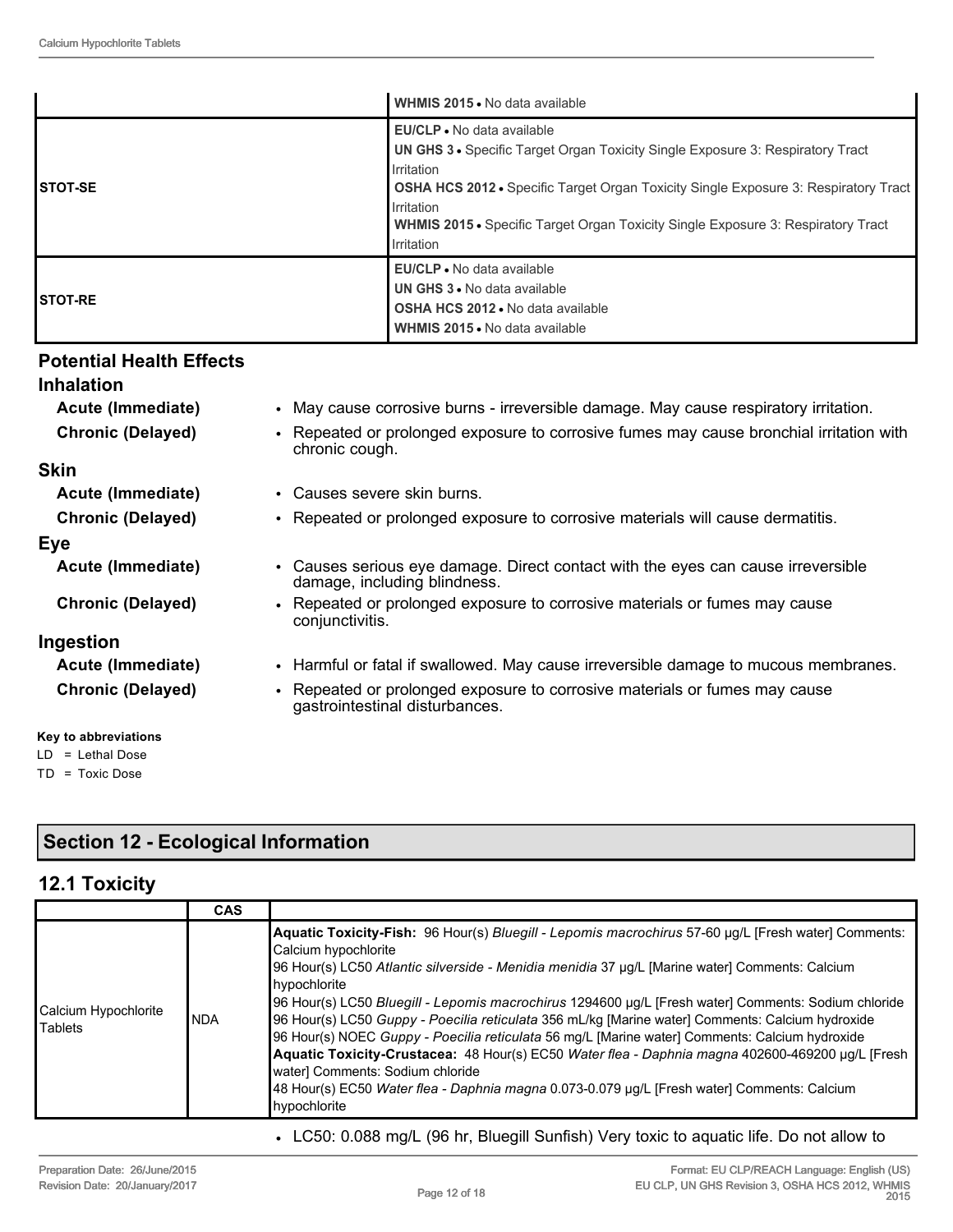enter groundwater, surface water or drains. Hazardous to the aquatic environment Chronic 1.

#### **12.2 Persistence and degradability**

- Material data lacking.
- **12.3 Bioaccumulative potential**
	- Material data lacking.
- **12.4 Mobility in Soil**
- Material data lacking.

#### **12.5 Results of PBT and vPvB assessment**

• No PBT and vPvB assessment has been conducted.

#### **12.6 Other adverse effects**

• No studies have been found.

#### **Section 13 - Disposal Considerations**

#### **13.1 Waste treatment methods**

**Product waste** • The generation of waste should be avoided or minimized wherever possible. This material and its container must be disposed of in a safe way. Spilled material that has been swept up and dissolved in water should be used immediately in the normal application for which this product is being consumed. If this is not possible, material may be neutralized. Please contact Axiall Corporation Emergency Response team for guidance at 304-455-6882. Note: Only properly neutralized material should be flushed to sewer. Unneutralized material can cause environmental damage to receiving water or can interfere with treatment plant operation. Care must be taken when using or disposing of chemical materials and/or their containers to prevent environmental contamination. Empty containers retain product residue and can be hazardous. Residual material remaining in empty container can react to cause fire. Thoroughly flush empty container with water then destroy by placing in trash collection. Disposal of this product, solutions and any by-products should at all times comply with the requirements of environmental protection and waste disposal legislation and any regional local authority requirements. Avoid dispersal of spilled material and runoff and contact with soil, waterways, drains and sewers.

**Packaging waste** • Dispose of content and/or container in accordance with local, regional, national, and/or international regulations.

#### **Section 14 - Transport Information**

|                  | <b>14.1 UN</b><br>number | 14.2 UN proper<br>shipping name          | 14.3 Transport hazard<br>class(es) | 14.4 Packing<br>group | <b>14.5 Environmental</b><br>hazards |
|------------------|--------------------------|------------------------------------------|------------------------------------|-----------------------|--------------------------------------|
| <b>DOT</b>       | <b>UN2880</b>            | CALCIUM HYPOCHLORITE,<br><b>HYDRATED</b> | 5.1                                |                       | Marine Pollutant                     |
| <b>TDG</b>       | <b>UN2880</b>            | CALCIUM HYPOCHLORITE,<br><b>HYDRATED</b> | 5.1                                |                       | Marine Pollutant                     |
| <b>IMO/IMDG</b>  | <b>UN2880</b>            | CALCIUM HYPOCHLORITE,<br><b>HYDRATED</b> | 5.1                                |                       | Marine Pollutant                     |
| <b>IATA/ICAO</b> | <b>UN2880</b>            | CALCIUM HYPOCHLORITE,<br><b>HYDRATED</b> | 5.1                                |                       | <b>Chronic Aquatic Toxicity</b>      |

#### **14.6 Special precautions for user** • Under 49 CFR (DOT), non-bulk U.S. domestic shipments by ground do not require Marine Pollutant markings or labels, nor does Marine Pollutant need to be mentioned on shipping papers.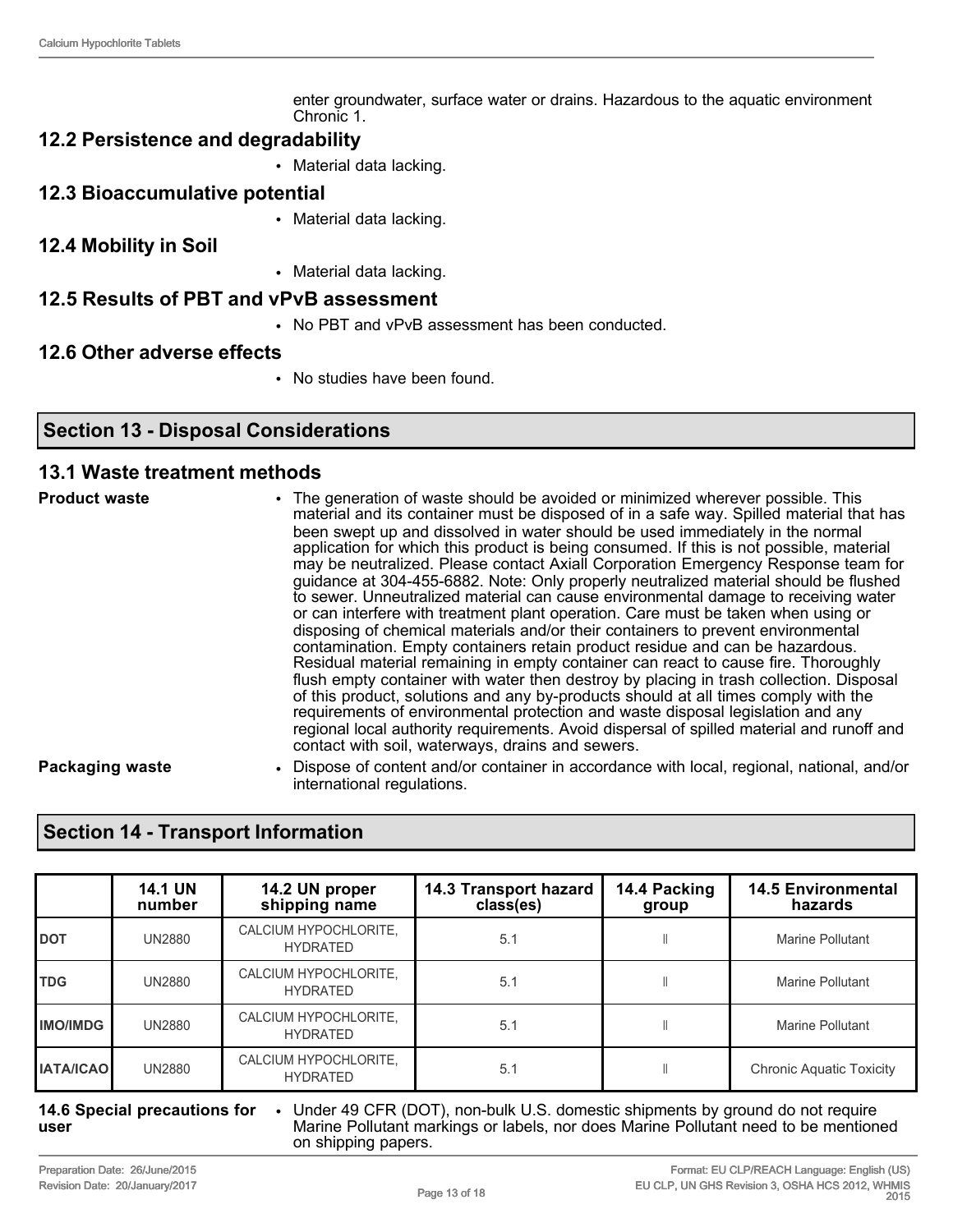#### **14.7 Transport in bulk according to Annex II of Marpol and the IBC Code**

• Data lacking.

#### **Section 15 - Regulatory Information**

#### **15.1 Safety, health and environmental regulations/legislation specific for the substance or mixture**

**SARA Hazard Classifications** • Acute, Fire

#### **FIFRA – Pesticide Labeling**

This chemical is a pesticide product registered by the Environmental Protection Agency and is regulated under FIFRA. Pesticide products are exempt from TSCA and not subject to inventory requirements.

• This chemical is a pesticide product registered by the Environmental Protection Agency and is subject to certain labeling requirements under federal pesticide law. These requirements differ from the classification criteria and hazard information required for safety data sheets, and for workplace labels of non-pesticide chemicals.

| Inventory                     |            |                   |                    |                  |                  |             |
|-------------------------------|------------|-------------------|--------------------|------------------|------------------|-------------|
| Component                     | <b>CAS</b> | <b>Canada DSL</b> | <b>Canada NDSL</b> | <b>EU EINECS</b> | <b>EU ELNICS</b> | <b>TSCA</b> |
| Calcium chloride              | 10043-52-4 | Yes               | No                 | Yes              | No               | Yes         |
| Calcium hydroxide             | 1305-62-0  | <b>Yes</b>        | No                 | Yes              | <b>No</b>        | Yes         |
| Calcium carbonate             | 471-34-1   | Yes               | No                 | Yes              | No               | Yes         |
| Calcium chlorate              | 10137-74-3 | No                | No                 | Yes              | <b>No</b>        | No          |
| Calcium<br>hypochlorite       | 7778-54-3  | Yes               | No                 | Yes              | No               | Yes         |
| l Sodium chloride             | 7647-14-5  | Yes               | No                 | Yes              | No               | Yes         |
| l Pentasodium<br>triphosphate | 7758-29-4  | Yes               | No                 | Yes              | No               | Yes         |

#### **Canada**

| ⊦Labor                                              |            |                                                                       |  |  |
|-----------------------------------------------------|------------|-----------------------------------------------------------------------|--|--|
| Canada - WHMIS 1988 - Classifications of Substances |            |                                                                       |  |  |
| • Calcium chloride                                  | 10043-52-4 | D <sub>2</sub> B                                                      |  |  |
| • Calcium hypochlorite                              | 7778-54-3  | C, E                                                                  |  |  |
| • Calcium chlorate                                  | 10137-74-3 | Not Listed                                                            |  |  |
| • Pentasodium triphosphate                          | 7758-29-4  | Not Listed                                                            |  |  |
| • Calcium hydroxide                                 | 1305-62-0  | E.                                                                    |  |  |
| • Sodium chloride                                   | 7647-14-5  | Uncontrolled product<br>according to WHMIS<br>classification criteria |  |  |
| • Calcium carbonate                                 | 471-34-1   | Uncontrolled product<br>according to WHMIS<br>classification criteria |  |  |
| Canada - WHMIS 1988 - Ingredient Disclosure List    |            |                                                                       |  |  |
| • Calcium chloride                                  | 10043-52-4 | Not Listed                                                            |  |  |
| • Calcium hypochlorite                              | 7778-54-3  | Not Listed                                                            |  |  |
| • Calcium chlorate                                  | 10137-74-3 | Not Listed                                                            |  |  |
| • Pentasodium triphosphate                          | 7758-29-4  | Not Listed                                                            |  |  |
| • Calcium hydroxide                                 | 1305-62-0  | 1%                                                                    |  |  |
| • Sodium chloride                                   | 7647-14-5  | Not Listed                                                            |  |  |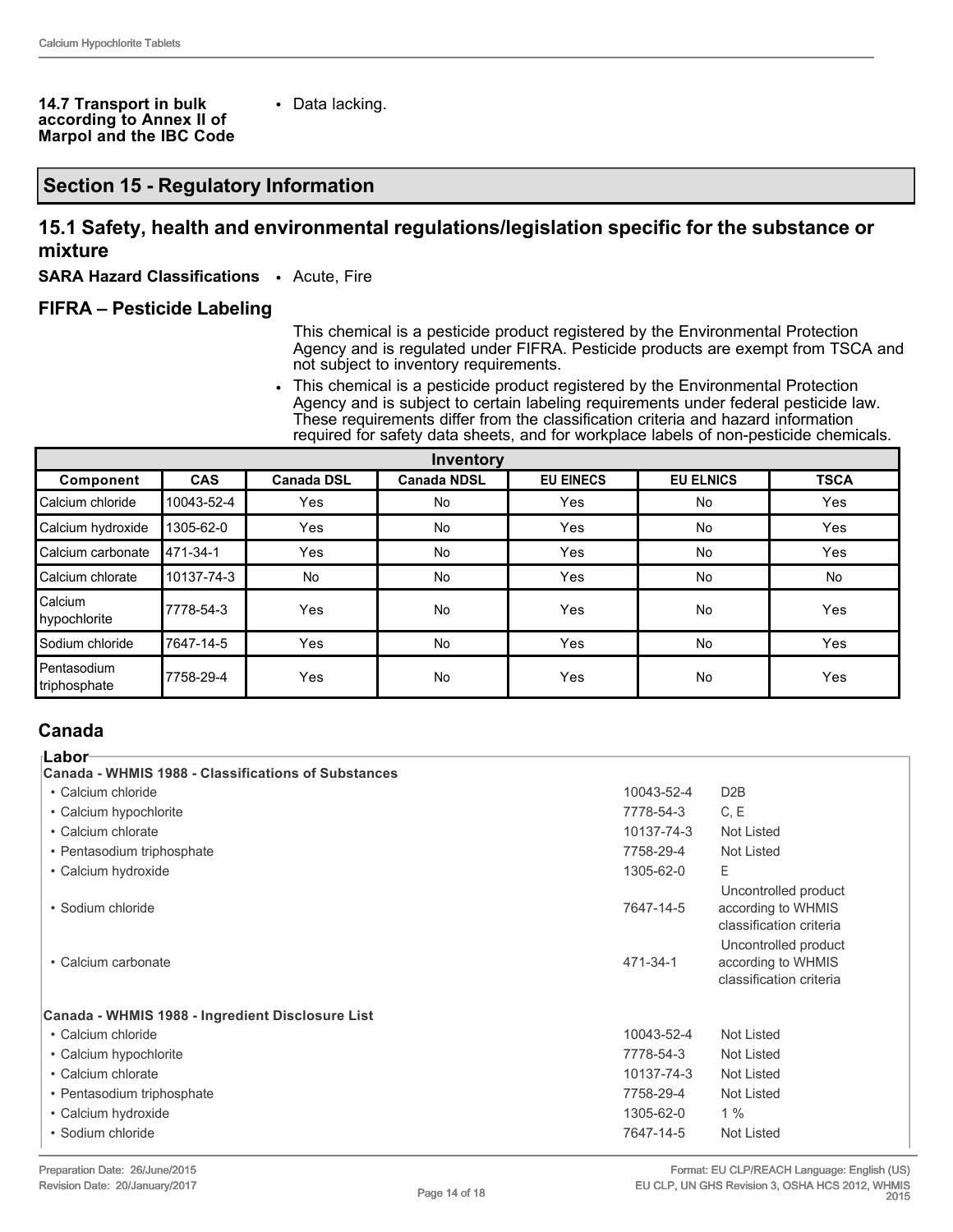| • Calcium carbonate                                             | 471-34-1   | Not Listed |
|-----------------------------------------------------------------|------------|------------|
| ⊧Environment<br><b>Canada - CEPA - Priority Substances List</b> |            |            |
| • Calcium chloride                                              | 10043-52-4 | Not Listed |
| • Calcium hypochlorite                                          | 7778-54-3  | Not Listed |
| • Calcium chlorate                                              | 10137-74-3 | Not Listed |
| • Pentasodium triphosphate                                      | 7758-29-4  | Not Listed |
| • Calcium hydroxide                                             | 1305-62-0  | Not Listed |
| • Sodium chloride                                               | 7647-14-5  | Not Listed |
| • Calcium carbonate                                             | 471-34-1   | Not Listed |

#### **United States**

| ⊧Labor                                                               |            |            |  |  |
|----------------------------------------------------------------------|------------|------------|--|--|
| U.S. - OSHA - Process Safety Management - Highly Hazardous Chemicals |            |            |  |  |
| • Calcium chloride                                                   | 10043-52-4 | Not Listed |  |  |
| • Calcium hypochlorite                                               | 7778-54-3  | Not Listed |  |  |
| • Calcium chlorate                                                   | 10137-74-3 | Not Listed |  |  |
| • Pentasodium triphosphate                                           | 7758-29-4  | Not Listed |  |  |
| • Calcium hydroxide                                                  | 1305-62-0  | Not Listed |  |  |
| • Sodium chloride                                                    | 7647-14-5  | Not Listed |  |  |
| • Calcium carbonate                                                  | 471-34-1   | Not Listed |  |  |
|                                                                      |            |            |  |  |
| U.S. - OSHA - Specifically Regulated Chemicals                       |            |            |  |  |
| • Calcium chloride                                                   | 10043-52-4 | Not Listed |  |  |
| • Calcium hypochlorite                                               | 7778-54-3  | Not Listed |  |  |
| • Calcium chlorate                                                   | 10137-74-3 | Not Listed |  |  |
| • Pentasodium triphosphate                                           | 7758-29-4  | Not Listed |  |  |
| • Calcium hydroxide                                                  | 1305-62-0  | Not Listed |  |  |
| • Sodium chloride                                                    | 7647-14-5  | Not Listed |  |  |
| • Calcium carbonate                                                  | 471-34-1   | Not Listed |  |  |
|                                                                      |            |            |  |  |

| <b>Environment</b> ⊤<br>U.S. - CAA (Clean Air Act) - 1990 Hazardous Air Pollutants |            |                                  |
|------------------------------------------------------------------------------------|------------|----------------------------------|
| • Calcium chloride                                                                 | 10043-52-4 | Not Listed                       |
| • Calcium hypochlorite                                                             | 7778-54-3  | Not Listed                       |
| • Calcium chlorate                                                                 | 10137-74-3 | Not Listed                       |
| • Pentasodium triphosphate                                                         | 7758-29-4  | Not Listed                       |
|                                                                                    |            |                                  |
| • Calcium hydroxide                                                                | 1305-62-0  | Not Listed                       |
| • Sodium chloride                                                                  | 7647-14-5  | Not Listed                       |
| • Calcium carbonate                                                                | 471-34-1   | Not Listed                       |
|                                                                                    |            |                                  |
| U.S. - CERCLA/SARA - Hazardous Substances and their Reportable Quantities          |            |                                  |
| • Calcium chloride                                                                 | 10043-52-4 | <b>Not Listed</b>                |
| • Calcium hypochlorite                                                             | 7778-54-3  | 10 lb final RQ; 4.54 kg final RQ |
| • Calcium chlorate                                                                 | 10137-74-3 | Not Listed                       |
| • Pentasodium triphosphate                                                         | 7758-29-4  | Not Listed                       |
| • Calcium hydroxide                                                                | 1305-62-0  | Not Listed                       |
| • Sodium chloride                                                                  | 7647-14-5  | Not Listed                       |
| • Calcium carbonate                                                                | 471-34-1   | Not Listed                       |
|                                                                                    |            |                                  |
| U.S. - CERCLA/SARA - Radionuclides and Their Reportable Quantities                 |            |                                  |
| • Calcium chloride                                                                 | 10043-52-4 | Not Listed                       |
| • Calcium hypochlorite                                                             | 7778-54-3  | Not Listed                       |
|                                                                                    |            |                                  |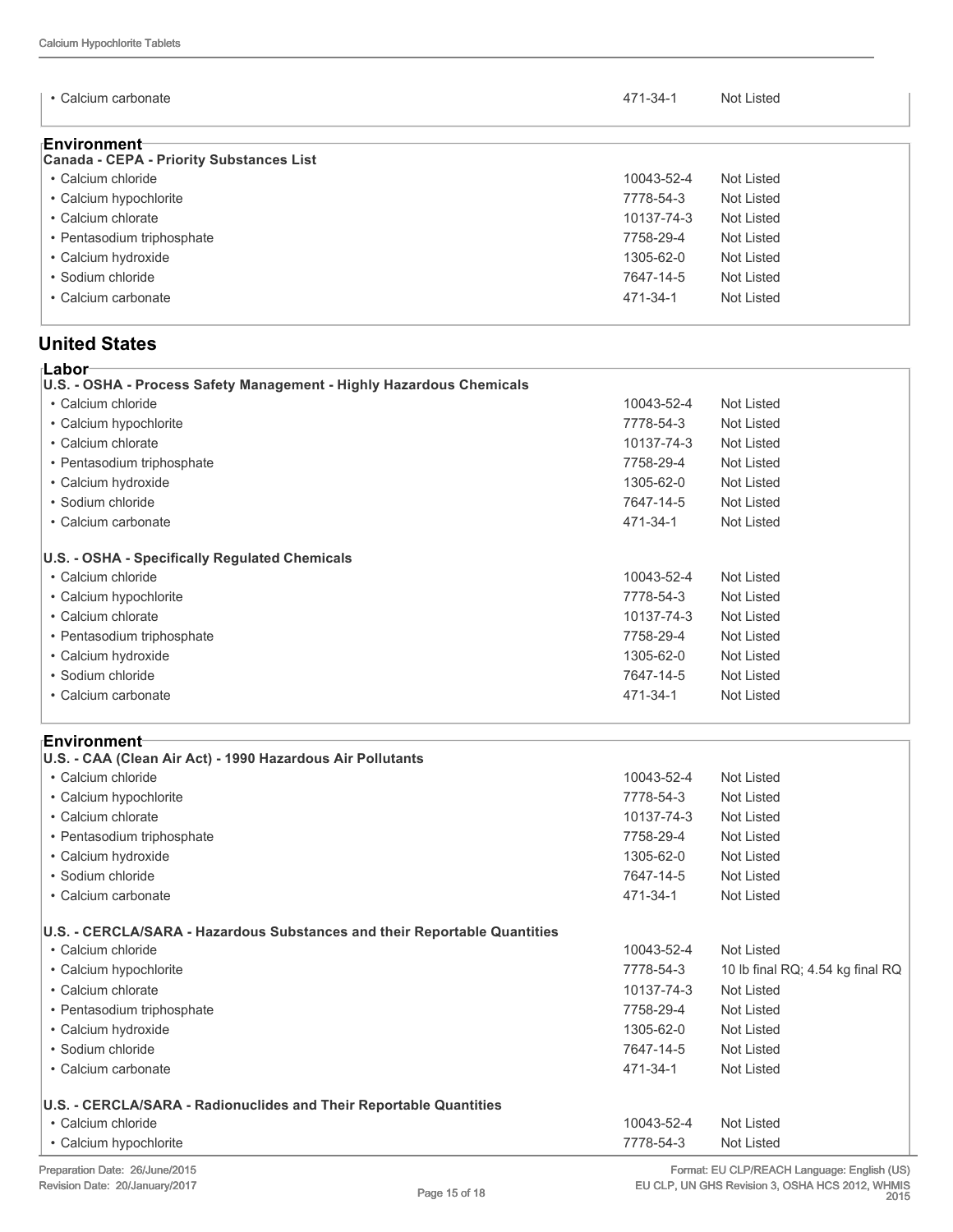| • Calcium chlorate                                                                              | 10137-74-3 | Not Listed        |
|-------------------------------------------------------------------------------------------------|------------|-------------------|
| • Pentasodium triphosphate                                                                      | 7758-29-4  | Not Listed        |
| • Calcium hydroxide                                                                             | 1305-62-0  | <b>Not Listed</b> |
| • Sodium chloride                                                                               | 7647-14-5  | Not Listed        |
| • Calcium carbonate                                                                             | 471-34-1   | <b>Not Listed</b> |
|                                                                                                 |            |                   |
| U.S. - CERCLA/SARA - Section 302 Extremely Hazardous Substances EPCRA RQs<br>• Calcium chloride | 10043-52-4 | Not Listed        |
| • Calcium hypochlorite                                                                          | 7778-54-3  | <b>Not Listed</b> |
| • Calcium chlorate                                                                              | 10137-74-3 | Not Listed        |
| · Pentasodium triphosphate                                                                      | 7758-29-4  | Not Listed        |
|                                                                                                 | 1305-62-0  | Not Listed        |
| • Calcium hydroxide<br>• Sodium chloride                                                        |            |                   |
|                                                                                                 | 7647-14-5  | Not Listed        |
| • Calcium carbonate                                                                             | 471-34-1   | Not Listed        |
| U.S. - CERCLA/SARA - Section 302 Extremely Hazardous Substances TPQs                            |            |                   |
| • Calcium chloride                                                                              | 10043-52-4 | Not Listed        |
| • Calcium hypochlorite                                                                          | 7778-54-3  | Not Listed        |
| • Calcium chlorate                                                                              | 10137-74-3 | Not Listed        |
| • Pentasodium triphosphate                                                                      | 7758-29-4  | Not Listed        |
| • Calcium hydroxide                                                                             | 1305-62-0  | <b>Not Listed</b> |
| · Sodium chloride                                                                               | 7647-14-5  | Not Listed        |
| • Calcium carbonate                                                                             | 471-34-1   | Not Listed        |
| U.S. - CERCLA/SARA - Section 313 - Emission Reporting                                           |            |                   |
| • Calcium chloride                                                                              | 10043-52-4 | <b>Not Listed</b> |
| • Calcium hypochlorite                                                                          | 7778-54-3  | <b>Not Listed</b> |
| • Calcium chlorate                                                                              | 10137-74-3 | Not Listed        |
| • Pentasodium triphosphate                                                                      | 7758-29-4  | Not Listed        |
| • Calcium hydroxide                                                                             | 1305-62-0  | Not Listed        |
| • Sodium chloride                                                                               | 7647-14-5  | <b>Not Listed</b> |
| • Calcium carbonate                                                                             | 471-34-1   | Not Listed        |
|                                                                                                 |            |                   |
| U.S. - CERCLA/SARA - Section 313 - PBT Chemical Listing                                         |            |                   |
| • Calcium chloride                                                                              | 10043-52-4 | Not Listed        |
| • Calcium hypochlorite                                                                          | 7778-54-3  | Not Listed        |
| • Calcium chlorate                                                                              | 10137-74-3 | <b>Not Listed</b> |
| · Pentasodium triphosphate                                                                      | 7758-29-4  | <b>Not Listed</b> |
| • Calcium hydroxide                                                                             | 1305-62-0  | Not Listed        |
| · Sodium chloride                                                                               | 7647-14-5  | Not Listed        |
| • Calcium carbonate                                                                             | 471-34-1   | <b>Not Listed</b> |
| U.S. - TSCA (Toxic Substances Control Act) - Section 12(b) - Export Notification                |            |                   |
| • Calcium chloride                                                                              | 10043-52-4 | Not Listed        |
| • Calcium hypochlorite                                                                          | 7778-54-3  | Not Listed        |
| • Calcium chlorate                                                                              | 10137-74-3 | Not Listed        |
| • Pentasodium triphosphate                                                                      | 7758-29-4  | Not Listed        |
| • Calcium hydroxide                                                                             | 1305-62-0  | Not Listed        |
| · Sodium chloride                                                                               | 7647-14-5  | Not Listed        |
| · Calcium carbonate                                                                             | 471-34-1   | Not Listed        |
|                                                                                                 |            |                   |

### **United States - California**

**Environment U.S. - California - Proposition 65 - Carcinogens List**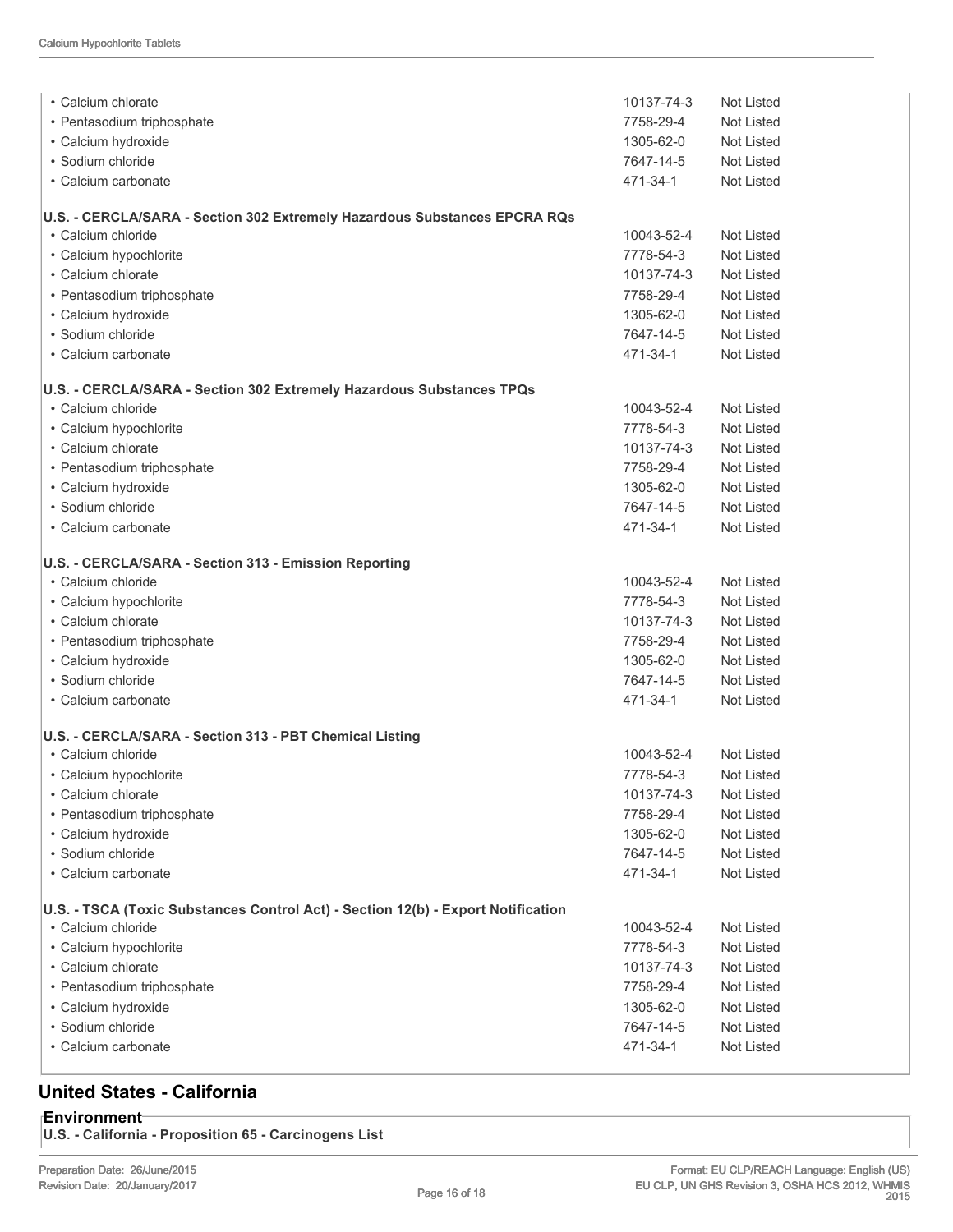| • Calcium chloride                                                        | 10043-52-4 | Not Listed        |
|---------------------------------------------------------------------------|------------|-------------------|
| • Calcium hypochlorite                                                    | 7778-54-3  | Not Listed        |
| • Calcium chlorate                                                        | 10137-74-3 | Not Listed        |
| • Pentasodium triphosphate                                                | 7758-29-4  | Not Listed        |
| • Calcium hydroxide                                                       | 1305-62-0  | Not Listed        |
| • Sodium chloride                                                         | 7647-14-5  | Not Listed        |
| • Calcium carbonate                                                       | 471-34-1   | Not Listed        |
| U.S. - California - Proposition 65 - Developmental Toxicity               |            |                   |
| • Calcium chloride                                                        | 10043-52-4 | Not Listed        |
| • Calcium hypochlorite                                                    | 7778-54-3  | Not Listed        |
| • Calcium chlorate                                                        | 10137-74-3 | Not Listed        |
| · Pentasodium triphosphate                                                | 7758-29-4  | Not Listed        |
| • Calcium hydroxide                                                       | 1305-62-0  | Not Listed        |
| • Sodium chloride                                                         | 7647-14-5  | Not Listed        |
| • Calcium carbonate                                                       | 471-34-1   | Not Listed        |
| U.S. - California - Proposition 65 - Maximum Allowable Dose Levels (MADL) |            |                   |
| • Calcium chloride                                                        | 10043-52-4 | Not Listed        |
| • Calcium hypochlorite                                                    | 7778-54-3  | <b>Not Listed</b> |
| • Calcium chlorate                                                        | 10137-74-3 | Not Listed        |
| • Pentasodium triphosphate                                                | 7758-29-4  | Not Listed        |
| • Calcium hydroxide                                                       | 1305-62-0  | Not Listed        |
| • Sodium chloride                                                         | 7647-14-5  | Not Listed        |
| • Calcium carbonate                                                       | 471-34-1   | Not Listed        |
| U.S. - California - Proposition 65 - No Significant Risk Levels (NSRL)    |            |                   |
| • Calcium chloride                                                        | 10043-52-4 | Not Listed        |
| • Calcium hypochlorite                                                    | 7778-54-3  | Not Listed        |
| • Calcium chlorate                                                        | 10137-74-3 | Not Listed        |
| • Pentasodium triphosphate                                                | 7758-29-4  | Not Listed        |
| • Calcium hydroxide                                                       | 1305-62-0  | Not Listed        |
| · Sodium chloride                                                         | 7647-14-5  | Not Listed        |
| • Calcium carbonate                                                       | 471-34-1   | Not Listed        |
| U.S. - California - Proposition 65 - Reproductive Toxicity - Female       |            |                   |
| • Calcium chloride                                                        | 10043-52-4 | Not Listed        |
| • Calcium hypochlorite                                                    | 7778-54-3  | Not Listed        |
| • Calcium chlorate                                                        | 10137-74-3 | Not Listed        |
| • Pentasodium triphosphate                                                | 7758-29-4  | Not Listed        |
| · Calcium hydroxide                                                       | 1305-62-0  | Not Listed        |
| · Sodium chloride                                                         | 7647-14-5  | Not Listed        |
| • Calcium carbonate                                                       | 471-34-1   | Not Listed        |
| U.S. - California - Proposition 65 - Reproductive Toxicity - Male         |            |                   |
| • Calcium chloride                                                        | 10043-52-4 | Not Listed        |
| • Calcium hypochlorite                                                    | 7778-54-3  | Not Listed        |
| • Calcium chlorate                                                        | 10137-74-3 | Not Listed        |
| · Pentasodium triphosphate                                                | 7758-29-4  | Not Listed        |
| · Calcium hydroxide                                                       | 1305-62-0  | Not Listed        |
| · Sodium chloride                                                         | 7647-14-5  | Not Listed        |
| • Calcium carbonate                                                       | 471-34-1   | Not Listed        |
|                                                                           |            |                   |

### **15.2 Chemical Safety Assessment**